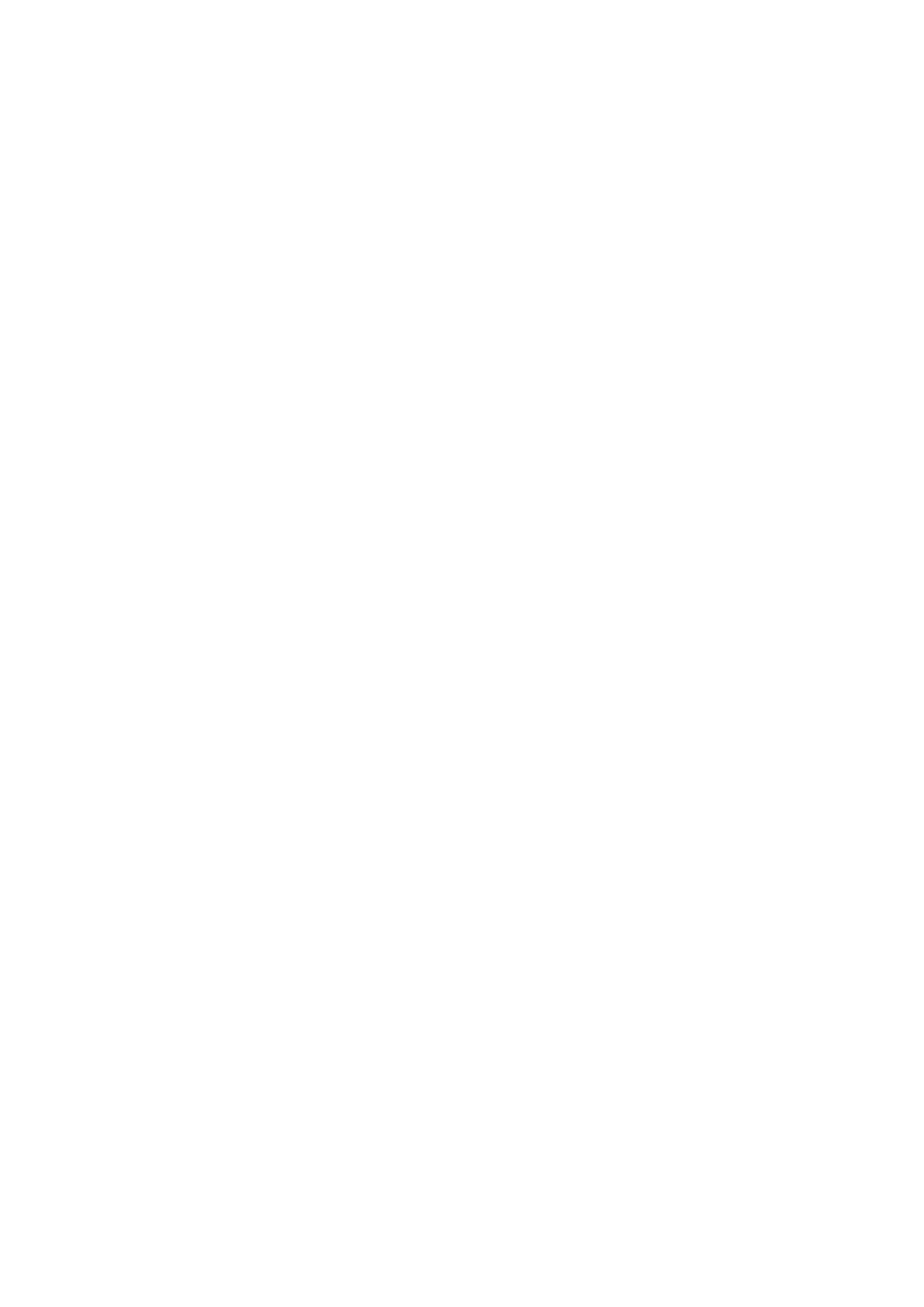## **Day 1 | Tuesday | November 12, 2019**

## **Keynote Presentations**

## **Nutritional Yeast: A Novel Functional Ingredient in Expanded Pulse-Based Extruded Snacks**



## **Jose De J. Berrios\***

Agricultural Research Service, Western Regional Research Center, USA

### **Abstract**

Yeasts can be considered man's oldest industrial microorganism. Ancient Egyptians were using yeast and the process of fermentation to produce alcoholic beverages and to leaven bread over 5,000 years ago. Nutritional yeast is grown from pure strains of Saccharomyces cerevisiae, on a purified nutrient source, specifically for its nutritional value. Lentil (Lents Culinaris L.) are the oldest pulse crop known to man and one of the earliest domesticated crops. They are rich source of nutritious and healthy food components and considered original functional foods and superfoods that have great potential to enter the food pipeline in a convenient snack form, as ready-to-eat breakfast cereals and snacks-type foods. This study developed unique, healthy, crunchy extruded snack-type foods from lentil-based formulations fortified with nutritional yeast. The novel formulations were extruded using a Clextral EVOLUM HT-32-H twin screw extruder, run at die temperatures of 140- 160°C and constant screw speed of 500rpm. The specific mechanical energy (kWh/kg) of the process significantly decreased (p≤ 0.05) with an increase in nutritional yeast addition to the formulation undergoing extrusion cooking. In general, the expansion ratio was proportional to values of SME. The developed expanded snack products presented great stability, with water activity in the range of 0.44-0.50. The In vitro protein digestibility was significantly increased (p≤ 0.05) by effect of extrusion processing. The incorporation of nutritional yeast into lentilbased formulations produced extruded snack-type products with enhanced textural and acceptable characteristics than control extrudate. Expanded extrudates snacks, formulated with lentil and nutritional yeast, have great potential to provide the population with convenient, highly nutritional and healthy food alternative.

### **Biography**

Dr. Jose De J. Berrios completed his Ph.D from the Department of Food Science at Washington State University in 1995. He is a Research Food Scientist with the USDA-ARS-Western Regional Research Center where he has led the extrusion food program for 24 years. He is author and co-author of more than 100 publications; reviewer for 20 major national and international journals; invited speaker to more than 100 international and national conferences and symposia. Adviser and collaborator for a large number of national and international projects; Chairman of the Northern California Section of AACC-International and Member of the Legume Pulses Approved Methods Committee of AACC-International 2000-2019.

## **Enzymatic Cross-Linking of Food Proteins to Alter their Functional Properties and Immunoreactivity**



### **Srinivasan Damodaran\***

University of Wisconsin-Madison, USA

### **Abstract**

A two-step enzymatic modification approach to reduce immune reactivity of whey protein isolate (WPI) and casein (CN) has been studied. Each protein was first partially hydrolysed using trypsin, chymotrypsin, or thermo-lysin to disrupt immuno-reactive epitopes. To further mask/ disrupt any remaining reactive epitopes, the hydrolysate was re-polymerized using transglutaminase (T Gase) to produce branched-chain polymers. The results showed that WPI partially hydrolysed with chymotrypsin, trypsin, or thermo-lysin retained about 80%, 30%, and 20% of the original immune reactivity of control WPI, respectively. Upon re-polymerization using transglutaminase (T Gase), the immune reactivity of these samples decreased further to 45%, 35%, and 5%, respectively, of the control WPI. In the case of CN, however, the immune-reactivity dropped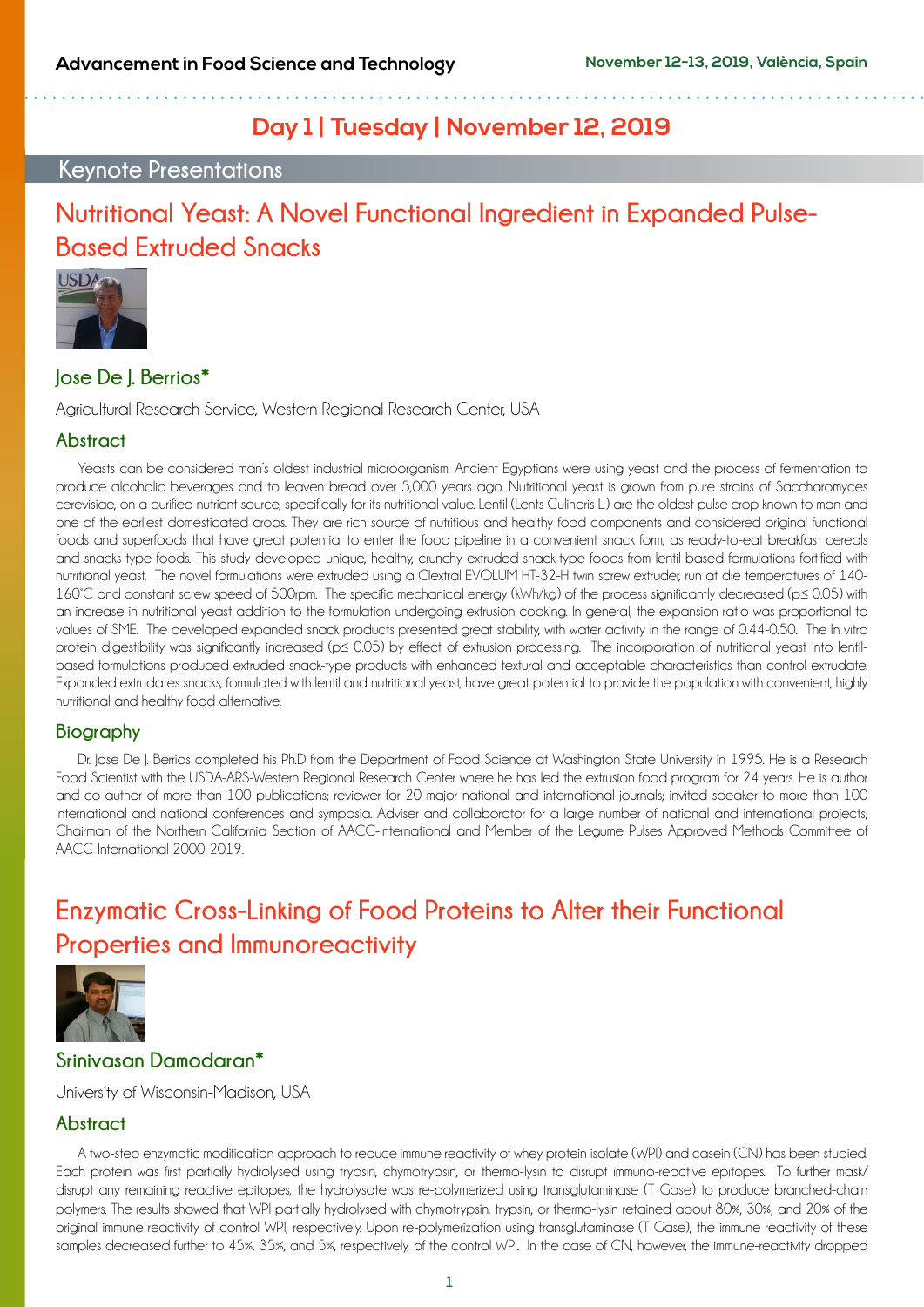### **Advancement in Food Science and Technology November 12-13, 2019, València, Spain**

to a negligible level upon hydrolysis by these three proteases and the re-polymerized samples also showed negligible immune-reactivity. Repolymerized WPI and CN hydrolysates were resistant to digestibility under simulated gastro-duodenal digestion conditions. Peptides released during the time course of digestion of repolymerized thermo-lysin-WPI hydrolysate had less than 5% immune-reactivity, whereas the digestion products of WPI control exhibited a sinusoidal reactivity ranging from 5 – 20% during the time course of digestion. These results indicated that it is possible to produce hypoallergenic milk protein products using the two-step enzymatic modification method. Foaming and emulsifying properties of the enzymatically modified WPI was same or better than the native WPI.

### **Biography**

Srinivasan Damodaran earned his Ph.D in Food Science from Cornell University in 1981 and currently he is a Professor of Food Chemistry at the University of Wisconsin-Madison. He has published more than 150 papers in reputed journals and has 11 patents to his credit. He is the lead editor of "Fennema's Food Chemistry", a textbook that has been translated into Russian, Spanish, and Portuguese, and being used widely throughout the World.

## **Instant Controlled Pressure Drop as Intensification way of Various Unit Operations such as Drying, Microbiological Decontamination, Essential Oil Extraction, and Extraction of Natural Antioxidants**



## Sabah Mounir<sup>1,2</sup>, Ezzeddine Amami<sup>1</sup>, Colette Besombes<sup>1</sup>, Tamara Allaf<sup>1</sup>, Baya Berkai<sup>1</sup> and **Karim Allaf1 \***

1 La Rochelle University, France

<sup>2</sup> Zagazig University, Egypt.

### **Abstract**

In many unit operations of drying, transformation and extraction, the kinetics can easily be brought as limited and thus controlled by the internal diffusion. Indeed, the agitation in the surrounding environment and / or the insertion of an ultrasonic system make the operation Negligible External Resistance NER. This situation is even deeper and much more particular in the case of cell materials such as plant-based natural materials. Intensification then requires a deep and well controlled structural and textural modification. Such a modification must also be able to ensure the preservation of the biochemical composition and to include no degradation. The instantaneous controlled pressuredrop DIC texturing is a high temperature short-time HTST treatment, almost always when adequately specifically optimized, ensures such a modification with the preservation of the various compounds even thermosensitive molecules. Performance of the operation in terms of yields and kinetics will be greatly improved, as well as reducing the energy consumption and particularly improving the environmental impact. DIC effects are dramatically intensified when coupled with innovative processes such as Swell-Drying, TRIPOLIUM, Micro-Wave accelerated drying and extraction processes, Ultrasound accelerated drying and extraction processes...

### **Biography**

 Prof. Karim ALLAF, Head of "Intensification of Transfer Phenomena on Industrial Eco-Processes", at Laboratory of Engineering Science for Environment UMR 7356 CNRS (France), born on February 15th, 1952, in Tripoli in Lebanon, was graduated in 1976 from the University of Paris-XI University as Ph.D in Physics of low temperature Plasmas, and, five years after, he completed a Ph.D in Thermodynamics and Chemical Engineering in 1981. He commenced a career as an Associated Professor, Director of the Department of Physics of the Faculty of Science in Lebanese University (1981/1988), and then as Associated Professor, and Professor scientific responsible of Agro-Industrial Technologies research team DTAI at the Department of Chemical Engineering of the University of Technology of Compiegne UTC (1988/1994). In 1988, he defined, invented, studied, and developed the new concept of "Instantaneous Controlled Pressure-drop (DIC). In 1994, Prof. ALLAF's joined La Rochelle University as a Professor, director at the Department of Process Engineering, director of Laboratory of Mastering Technologies for Agro-Industry LMTAI where he developed specific activities on DIC, with transfer processes towards various industrial sectors using it in drying, texturing, extraction and decontamination operations. His research team recently completed work by coupling DIC with spray-drying leading to the new concept of expanded granule powders. Novel and innovative processes of Drying and extraction have been defined and designed. Recently, Pr. ALLAF's research team in La Rochelle started a study on in situ transesterification of different oleaginous seeds. Prof. ALLAF has got 9 Patents and 17 extensions (concerning mainly the instant controlled pressure drop DIC technology), 116 international papers and numerous European and industrial reports (34). Pr. ALLAF has been the mentor of 48 Ph.D works; he has been the coordinator of 8 European projects since 1993.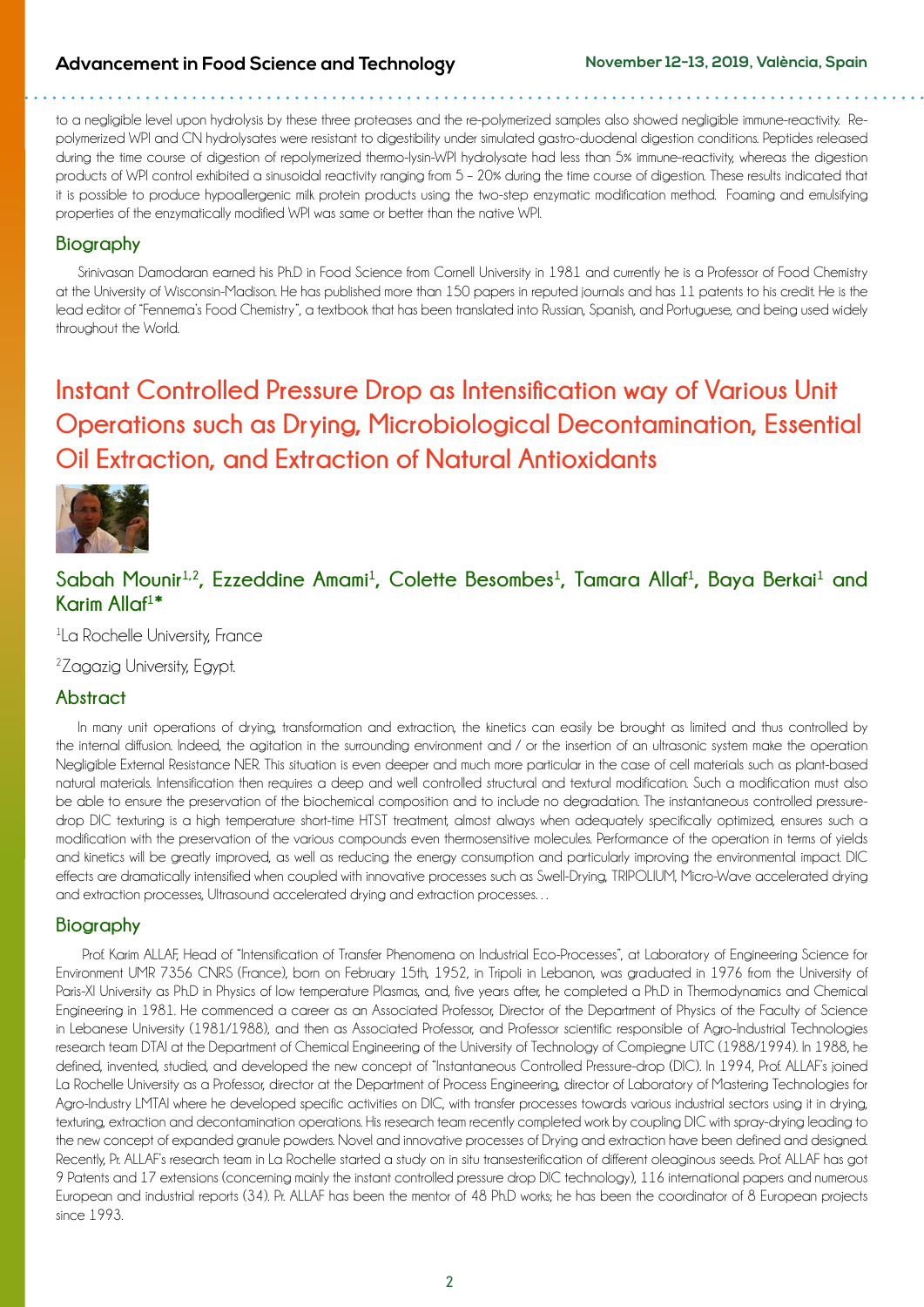## **Featured Presentations**

## **Effects of Water Addition and Microwave on Natural Deep Eutectic Solvents (Nades) and their Extraction Properties**

**Atanu Biswas <sup>1</sup> \*, Analía V. Gómez2, Carmen C. Tadini2 and Cheng H.N1**

1 USDA Agricultural Research Service, USA

2 University of São Paulo, Brazil

#### **Abstract**

One of the common processes employed in food preparation and manufacturing is the extraction of specific components from Agrobased materials. Although many extraction methodologies are known, continued improvements are still desirable. A recent new development is the use of natural deep eutectic solvents (NADES) for extraction. In this work, we studied NADES/water combinations and found them to be viable alternatives to conventional solvents for extraction of polar ingredients in foods. Moreover, we found microwave heating to facilitate the preparation of NADES/water solvents, decreasing the heating time by ¼ or more. Selected NADES/water systems were characterized with respect to viscosity, refractive index, electrical conductivity, water activity, and NMR. In addition, we utilized the microwave-assisted process to carry out the extraction of non-starch polysaccharides in over-ripe or rejected bananas. NADES/water solvents were shown to be more effective than conventional solvents (H2O and ethanol) for this extraction. The microwave process was found to be efficient, save time, and decrease energy usage. Furthermore, the NADES/water solvents are eco-friendly, inexpensive, chemically inert, and biodegradable. Thus, the combination of NADES/water/microwave is a promising "green" method that can provide improved extraction in food applications.

#### **Biography**

Dr. Atanu Biswas has been a Research Chemist at NCAUR, USDA-ARS, Peoria, IL since 2003. He received his Ph.D in Organic Chemistry from the University of Notre Dame, Notre Dame, IN. Dr. Biswas is a member of a team of scientists conducting research on green chemistry, polysaccharides, and vegetable oils. Dr. Biswas and his team focus on the chemical and enzymatic, microwave-assisted modifications of renewable resources (i.e. starch, protein, and bio-oils) to produce value-added commercial products. Dr. Biswas also was the first to discover and utilize ionic liquids as solvents for starch and zein modifications. Dr. Biswas' accomplishments include developing new products, processes, and methodologies that are of commercial significance using synthetic, organic, polymer, physical, and analytical chemistry as well as an intimate familiarity with both agricultural bio-based polymers and petrochemical feedstocks.

## **Multiway Analysis of Food Systems**

## **Erdal Dinç\*, Nazangül Ünal and Z. Ceren Ertekin**

Ankara University, Turkey

### **Abstract**

In practice, qualitative and quantitative measurements of food samples are based on the estimation of the signals at different formats e.g. spectrum, chromatogram and voltammogram obtained from instruments. Some of main problems in the analysis of food samples are complexity and overlapping signals of analytes in samples. The use of multiway analysis methods is a new perspective and a simple way to overcome these problems in the quality control and routine analysis of complex samples [1-5]. In this study, an example was demonstrated for the implementation of a multiway spectral analysis method for the quantitative resolution of a marketed energy drink and determination of colorant's acidity constant in the same food sample. In the practical application of the method, three-way analysis (or multiway analysis) of pH-absorbance dataset gave us a simple quantitative resolution of an energy food sample containing complex matrix without using any chromatographic separation method. In this lecture, three-way analysis method and its application to third order data array of pH-absorbance measurements will be presented for the quantitation of an additive colorant in food sample and estimation of its pKa value within the same experimental data space.

#### **Biography**

 Erdal Dinç is a professor of Analytical Chemistry in Faculty of Pharmacy at Ankara University, Ankara, Turkey. Erdal Dinç has published more than 182 research papers in scientific journals, more than 112 papers in conference books and proceedings and seven book chapters. Professor Dinç gave several presentations as invited lecturer and standard lecturer in international and national conferences. In 2010, Ankara University gave a scientific award (in the field of health science). His papers were cited approximately 2500 times and he have a h-index=28.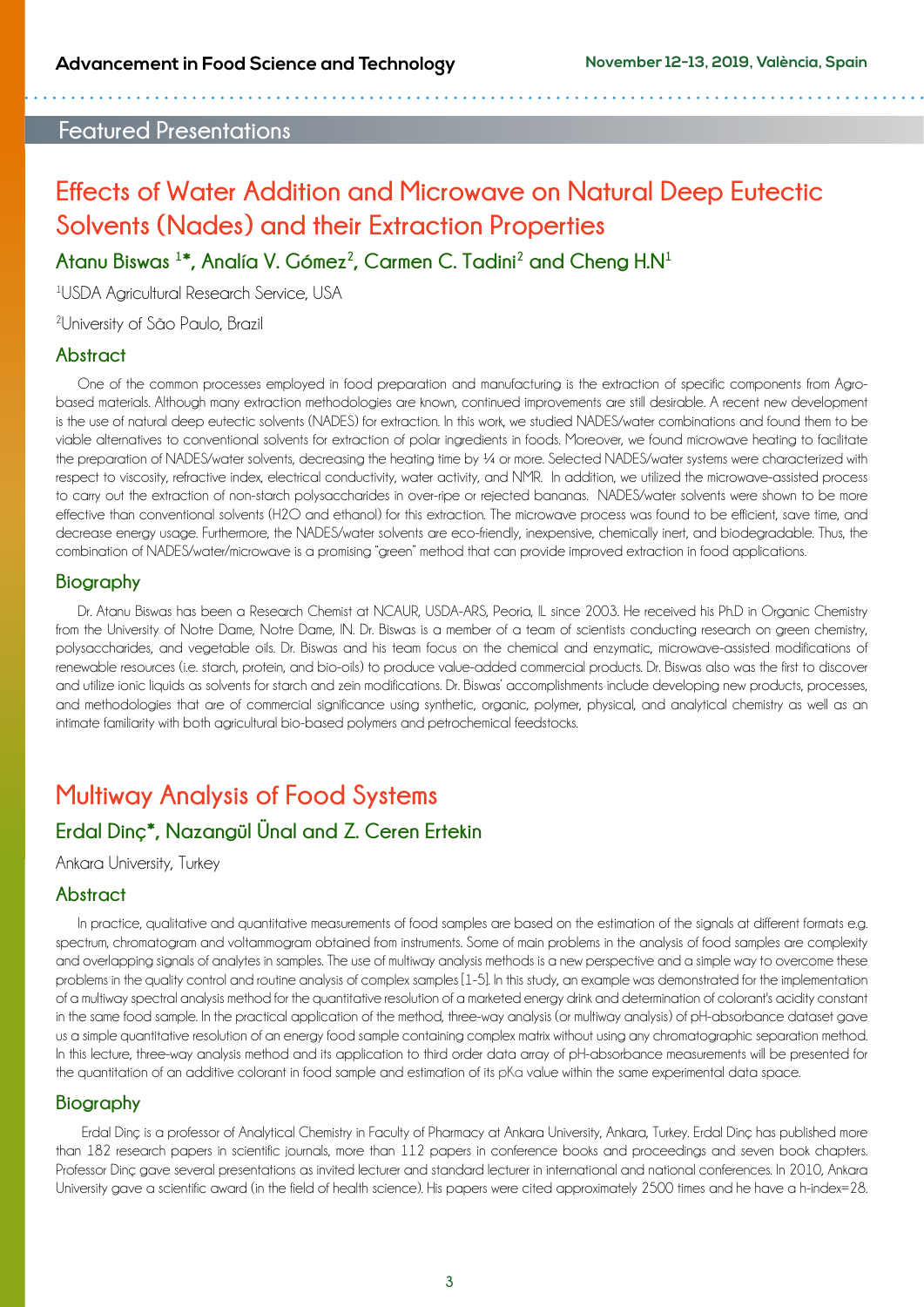## **Value Incorporation of Green Technologies in Food Supply Chain-Elimination of Food Contamination through use of Eco-Friendly, Biodegradable and Safe Non-Food Substances**

Ashish Sachan<sup>1\*</sup>, Jacquelyn Thayer Scott<sup>2</sup>, Thomas P. O'Keefe<sup>3\*</sup>and James Stephens<sup>4\*</sup>

<sup>1</sup> Chief Science Officer, Airesun Global Limited, Canada

<sup>2</sup>Chief Operating Officer, Airesun Global Limited, Canada

3 President & CEO, Airesun Global Limited, Canada

4 Vice President, Airesun Global Limited, Canada

### **Abstract**

According to the Food and Agriculture Organization of the United Nations, roughly one third of the food produced in the world for human consumption every year-approximately 1.3 billion tonnes-gets lost or wasted. Food losses and waste amounts to roughly US\$ 680 billion in industrialized countries and US\$ 310 billion in developing countries. Global quantitative food losses and waste per year are roughly 30% for cereals, 40-50% for root crops, fruits and vegetables, 20% for oil seeds, meat and dairy plus 35% for fish. FAO studies indicate that mediumand high-income countries' food is wasted and lost mainly at later stages in the supply chain. While contamination at these later stages may come from microbiological, physical and allergen hazards, a significant source of contamination is from various chemicals to which the food is exposed in processing, including metals/metalloids, polycyclic aromatic hydrocarbons (PAHs), persistent organic pollutants (POPs), perfluorinated compounds (PFCs), pharmaceutical and personal care products (PPCPs), radioactive elements, electronic waste, plastics, and nanoparticles. These chemical contaminants may arise from soil, environment, cleaning and lubricating agents, food additives, personal care products, air, water and packaging material. Taken together, they represent a significant risk not only to human (and animal) health, but a large business risk to processors and distributors. These current problems may be expected to grow as global population and urbanization increase and as farmers, other businesses and geopolitical shifts affect the quantity, quality and distributional challenges facing producers and processors.

Airesun Global, Ltd. is a Canadian clean-tech firm whose oilseed-based products are designed and certified to address chemical contamination issues through lubricants, degreasers and cleaners applicable throughout the food supply chain, from producer to retailer and including professional food preparation and serving enterprises. Their products are third-party certified 100% food grade, fully biodegradable, non-toxic and non-caustic, thereby also providing collateral reduced workplace risks to food handlers at all supply chain stages. Early market use also provides evidence of improved efficiency and cost-effectiveness over products containing trace-and-larger additions of petroleumbased derivatives.

Equally critical to the problems noted above, the firm has developed production technology that is mobile and cost-effective against traditional refining capital and operating costs. Its unique business ecosystem model also "disturbs" normal commodity chain rules to potentially bring all suppliers into several stages of the value chain to enhance opportunities for early problem identification and more rapid remediation of contamination threats.

### **Biography**

Dr. Sachan received his Ph.D in Toxicology from the Department of Biochemistry, Biophysics and Molecular Biology, Iowa State University, USA. His Ph.D involved development of Nano-sensor technologies to detect toxic chemical species of forensic significance. Publications and books have widely covered advancements in the field of pharmacology and toxicology including research topics related to ethnopharmacology, pesticide toxicology, and Nano-sensor technologies. Dr. Sachan has also been inducted to the Iowa State University chapter of the Honours Society of Gamma-Sigma-Delta. He served on the board of directors for the Society of Toxicology of Canada (STC) and is the recipient of Canada 150 community leadership award from the House of Commons.

For more than 25 years Thomas P. O'Keefe has been spearheading ground-breaking initiatives in a variety of industries. This has included technological design work for primary and secondary processing, manufacturing, as well as subsequent testing and certification. He has developed numerous business plans from start-ups to expansions and acquisitions in the range of \$500,000 to \$405 million in revenues, ranging from Greenfield construction to technical manufacturing and processing initiatives. He presently holds two Patents in construction materials and commercialized Trade Secrets in biofuel technologies and derivatives. He is the founder of Airesun Global Ltd. and is the company's President and CEO.

Dr. James D. Stephens earned his Ph.D in Mechanical Engineering at Clarkson University, Wallace H. Coulter School of Engineering. Dr. Stephens work has focused on innovation through the implementation of modern materials, methods, and design space schema. He has developed pioneering solutions that include high speed dental hand piece quality test rigs, plastic injection moulding first principle testing geared towards FEM material parameters, laser doppler vibrometer toner particle adhesion measurement testing, and pharmaceutical powder and tablet testing using NDT ultrasonic techniques geared towards process analytical technology (PAT) and in-silico simulation. Dr. Stephens is a member of the American Society of Mechanical Engineers (ASME) American Association for Pharmaceutical Scientists (AAPS), the International Society for Pharmaceutical Engineers (ISPE) and is on the committee of the NJ Pharma. Assoc. for Science & Technology (NJPHAST).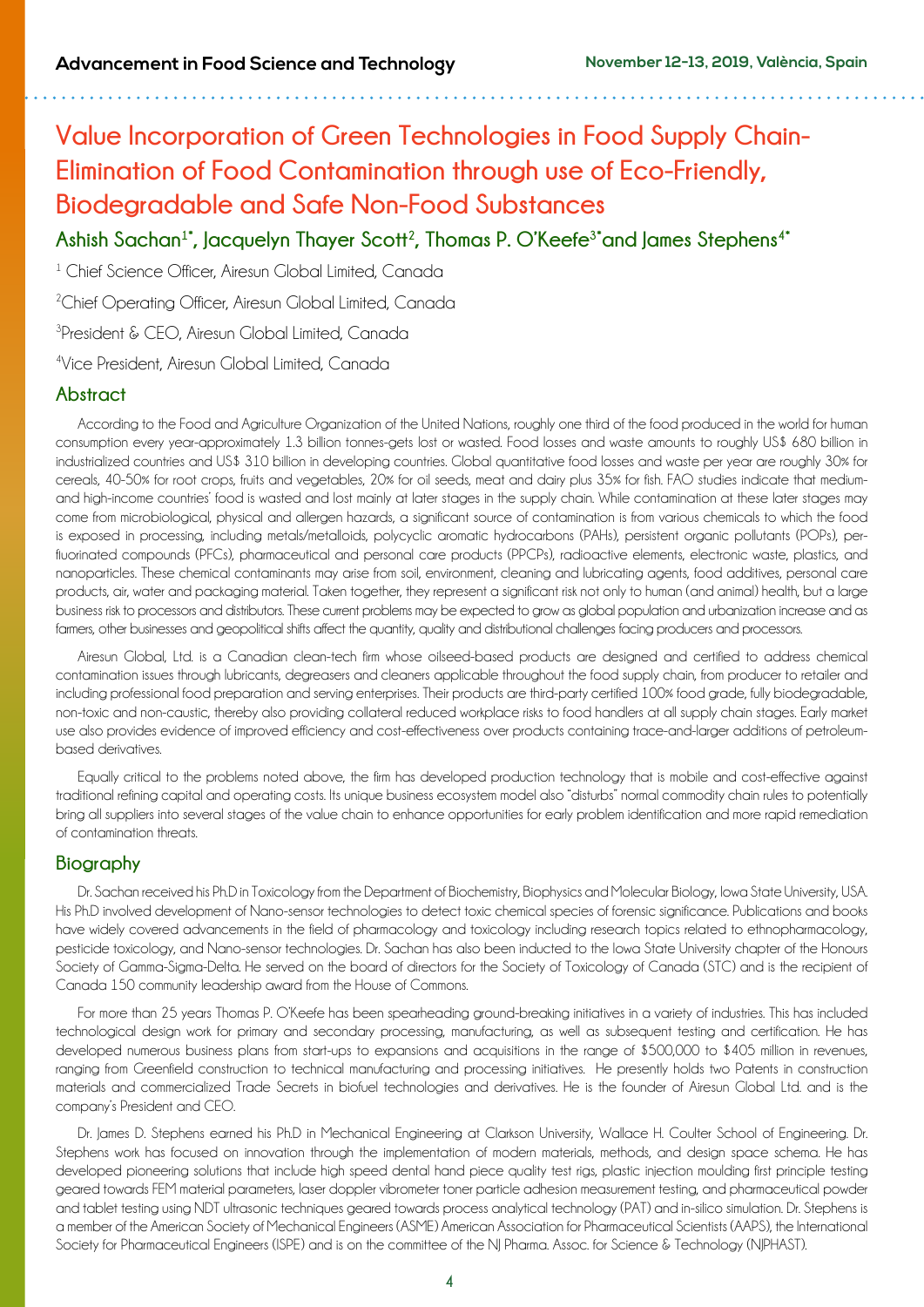## **Coaxial Microwave Assisted Hydro-Distillation of Essential Oils Carlo Ferrari1\*, José González-Rivera2, Celia Duce2 and Maria Rosaria Tine<sup>2</sup>**

<sup>1</sup>National Institute of Optics (INO) - National Research Council (CNR), Italy

### <sup>2</sup>University of Pisa, Italy

### **Abstract**

 Coaxial microwave assisted hydro-distillation of essential oils from lavender, sage, rosemary, fennel seed and clove bud essential has been carried out using a Clevenger-type device. Microwaves where applied by means of a coaxial antenna and reference extractions have been carried out by conventional hydro-distillation. The yield and chemical composition of essential oils were analysed as a function of the microwave extraction time. A complete chemical characterization and thermal behaviour and stability was performed by several techniques: gas chromatography, gas chromatography, mass spectrometry and thermogravimetry coupled to infrared spectrometry. The coaxial microwave assisted extraction leads to a high concentration of oxygenated monoterpenes, different product selectivity, energy savings, and reductions in heating time compared to the conventional extraction process. The coaxial antenna approach allows an easy industrial scale-up, without any limit of power and size.

### **Biography**

 Carlo Ferrari is researcher at the INO-CNR since 2002. He has been Intensity Frontier Fellows at Fermilab in 2017/18. He has published more than 75 papers in reputed journals.

## **High-Pressure Phase Transitions and Thermophysical Parameters of Camelina Sativa Oil Investigated by Ultrasonic Methods**

## **Piotr Kiełczyński1\*, Marek Szalewski<sup>1</sup> , Andrzej Balcerzak1 , Krzysztof Wieja1 , Stanisław Ptasznik<sup>2</sup> and Aleksander J. Rostocki<sup>3</sup>**

1 Institute of Fundamental Technological Research, Poland

<sup>2</sup>Institute of Agricultural and Food Biotechnology, Poland

3 Warsaw University of Technology, Poland

### **Abstract**

 Knowledge of high-pressure behavior of the processed liquids is necessary to control technological processes in many branches of industry (e.g., in chemical, pharmaceutical and food industries). However, data on high-pressure behavior of liquids are still incomplete. The aim of this study is to investigate the high-pressure behaviour (i.e., thermo-pysical parameters and possible high-pressure phase transitions) of liquids (on the example of Camelina sativa oil), applying ultrasonic methods (i.e., sound velocity and parallel density measurements). Camelina sativa (false flax) oil has found application in many branches of industry as well as a raw material for biofuel production. Generally, conventional methods for measuring thermophysical properties of liquids fail at high pressures. The solution to the problem can be the use of ultrasonic methods. Ultrasonic measurements were performed at f = 5 MHz for pressures 0.1 - 660 MPa, and for temperatures 3 - 30ºC. Pronounced high-pressure phase transitions were discovered by the authors in Camelina sativa oil. The use of ultrasonic methods has enabled the determination of many physicochemical parameters of Camelina sativa oil, such as: 1) adiabatic compressibility *β<sup>a</sup>* , 2) thermal expansion coefficient *αp*, 3) specific heat at constant pressure *c<sub>u</sub>*, 4) thermal conductivity *k* and 5) thermal diffusivity *α*. The results obtained in this study are novel and can be employed to design and control technological processes in many branches of industry.

### **Biography**

Dr Piotr Kiełczyński works as a professor at Institute of Fundamental Technological Research (IPPT) of Polish Academy of Sciences (PAN) in Warsaw, Poland. He is the head of the Laboratory of Acousto-electronics. His research interest includes: surface and bulk acoustic waves, highpressure properties of liquids, ultrasonic sensors, numerical simulations, mathematical modelling. Dr Kiełczyński published about 100 research papers, worked as an invited scientist in many Universities in Europe, USA and Japan. Dr Kiełczyński is an author of three book chapters,

Published in Europe and USA. He presented the results of his research as an invited speaker in many international conferences.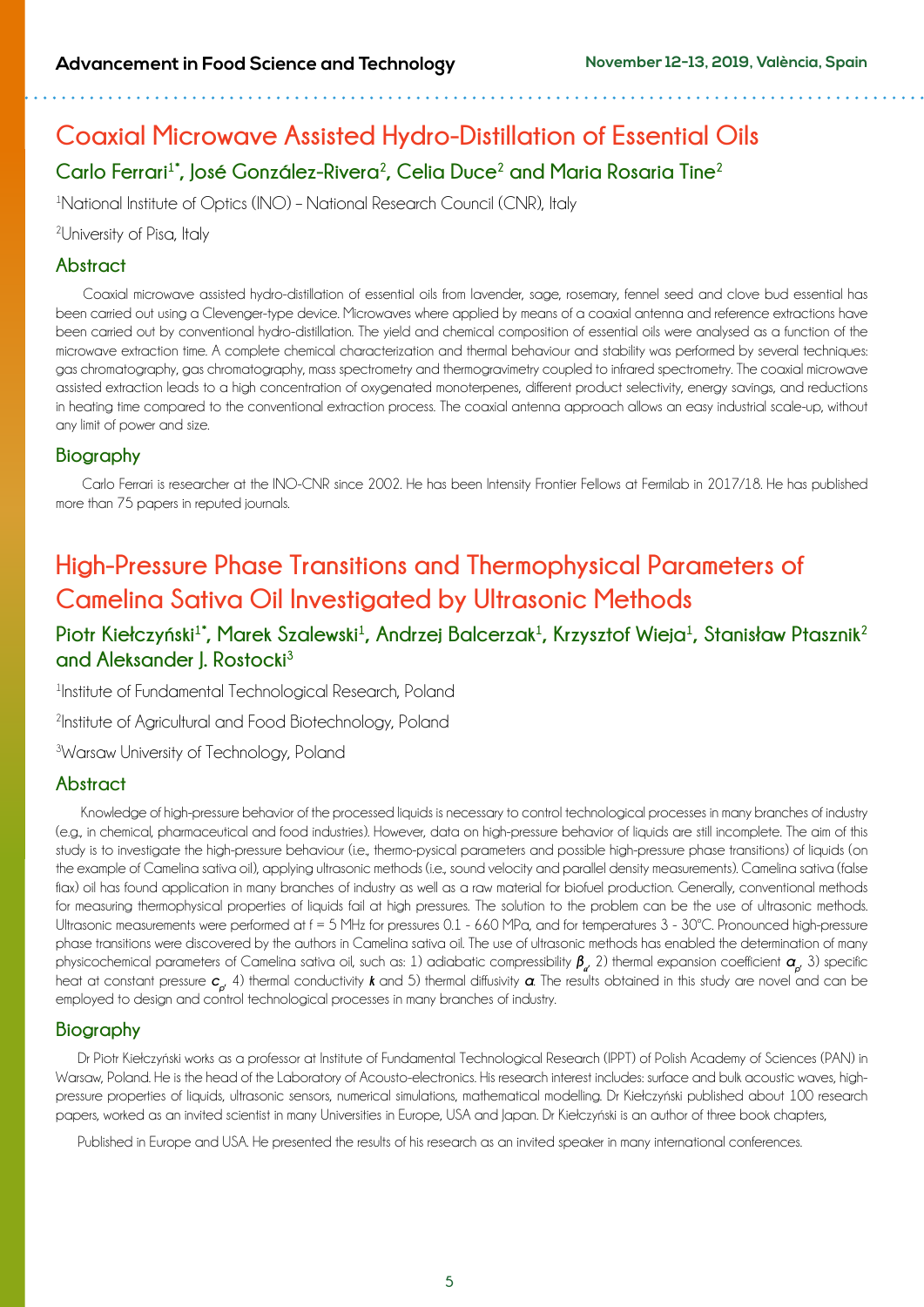## **Whole Genome Sequencing used in an Industrial Context: An Example Katia Rouzeau-Szynalski\*, Caroline Barretto, Coralie Fournier, Deborah Moine, Johan Gimonet and Leen Baert**

#### Nestlé Research, Switzerland

### **Abstract**

Whole genome sequencing (WGS), due to its high discriminatory power, is routinely being used for source tracking, pathogen surveillance and outbreak investigation by authorities. This tool can also be applied for pathogen source tracking as part of a microbial root cause investigation of a contamination event in the food industry.

A suspicion of a laboratory cross-contamination between the *Salmonella* Hadar isolate used in the laboratory proficiency testing and the *Salmonella* Hadar isolate found on the finished product by the same laboratory, was investigated. Since the classical serotyping method was not enough to differentiate strains of the same serotype within the subspecies, whole genome sequencing was used to test the laboratory cross-contamination hypothesis.

The results of the analysis showed a maximum of ten single nucleotide polymorphisms (SNPs) between the isolates coming from the laboratory and the finished product, and thus confirmed the laboratory cross-contamination. Consequently, with all additional investigations done at the factory, the release of the finished product was possible, thus avoiding unnecessary food waste and economic losses for the factory.

The application of WGS for source tracking showed to be promising, although today it is still a research tool.

### **Biography**

Dr. Katia Rouzeau-Szynalski is a food safety microbiologist working for 14 years for Nestlé Research. During these years, she was working on several different subjects, and more recently on *Bacillus cereus* growth and cereulide toxin production, *Staphylococcus aureus* and in the area of Whole Genome Sequencing.

## **Gracilaria gracilis as a Novel Source of Food Colorants**

### **Maria Manuel Gil\* and Tatiana Pereira, Susana Mendes and Sónia Barroso**

ESTM, Instituto Politécnico de Leiria, Portugal

### **Abstract**

Colorants have been used in the food industry for centuries, but nowadays with the ever changing consumption trends, there is a high demand to replace the widely used artificial colorants with those derived from natural sources. In this study, the extraction of Phyco-erythrins (Pes), from *Gracilaria gracilis* was optimized, using several extraction methods, namely maceration, ultrasounds, sonicator, freeze/thaw, and highpressures. Different extraction conditions such as the concentration of phosphate buffer (C), solvent/biomass ratio (R), homogenization time (T1), extraction time (T2), and pressure (P) were optimized using a Response Surface Methodology. Maceration was the most efficient method (optimal conditions  $T1=T2=10$  min.;  $C=0.1M$ ;  $R=1:50$ ) reaching values of  $3.583 \pm 0.033$  mg of phycoerythrin/g of algae, giving yields ~45% higher than with the other methods tested. Finally, PEs were semi-purified by precipitation with ammonium sulphate (65%) followed by dialysis and used as colorant in pancakes and yogurts. Pigment incorporation in food resulted in a pink coloration of the products. This study showed the potential of *Gracilaria gracilis* to be used as a source of pigments for food applications as an alternative to synthetic colorant. It was also demonstrated that the PEs extracted can be used in food products, especially in products that do not require heating in their confection, such as yogurts.

### **Biography**

Maria Manuel Gil is a Professor at the Polytechnic of Leiria (Portugal) and Coordinator of MARE- Marine and Environmental Sciences Centre, Polytechnic of Leiria. She obtained her Degree in Food Engineering (2000) and Ph.D in Food Science and Engineering (2009) at the College of Biotechnology, Catholic University (Portugal). She is principal investigator of several research projects, and evaluator for different international agencies. Her current research focuses on add economic value to marine resources, including areas such as edible coatings from marine resources to extend shelf-life of food products, development of marine bio-based ingredients as additives in food formulations, risk/ benefit assessment associated with seaweeds consumption.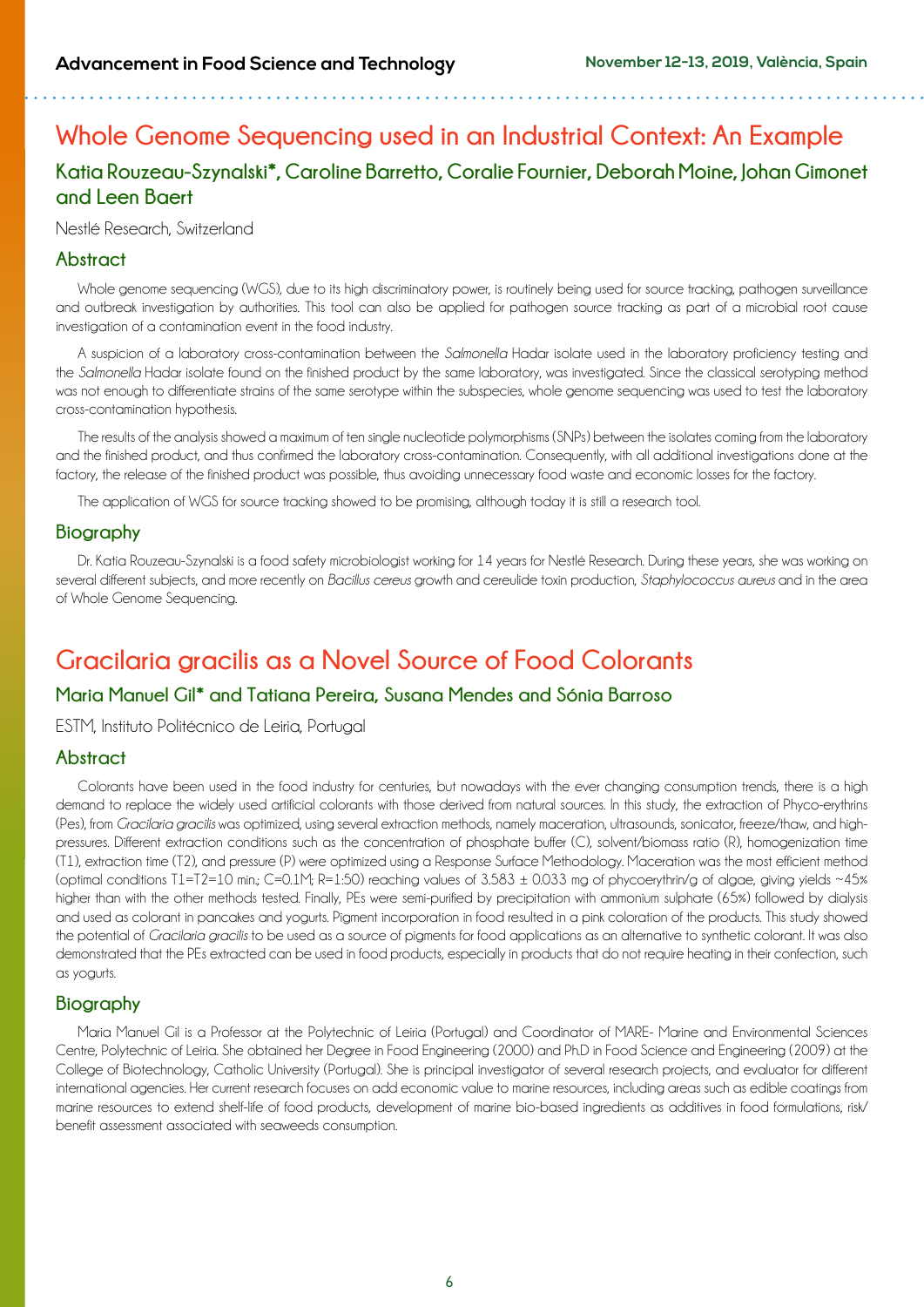## **Extraction of Functional Oils from Brewer´s spent Grain by Supercritical Carbon Dioxide**

## **Giovanna Ferrentino\*, John Ndayishimiye, Nabil Haman and Matteo Scampicchio**

Free University of Bozen-Bolzano, Italy

#### **Abstract**

Supercritical fluid extraction was applied to valorize the brewer´s spent grain and explore the functionality of the obtained extracts. The process was performed at 20 and 30 MPa, 40 and 50 °C without and with ethanol as co-solvent in percentage equal to 4 and 8 %. Supercritical fluid extraction was compared with Soxhlet using hexane as solvent. The extracts were characterized for their antioxidant capacity by 2,2-diphenyl-1-picryhydrazyl radical (DPPH) assays, total phenolic content by Folin-Ciocalteu assay, fatty acids profile by GC-FID and oxidative stability by isothermal calorimetry. Moreover, their capacity to retard the oxidation of linseed oil was also studied. Samples from Soxhlet and supercritical carbon dioxide (30 MPa, 50 °C and 8 % of ethanol) showed the highest yields (6.1  $\pm$  0.3 % and 6.5  $\pm$  0.1 %, w/w), recovery (78.3  $\pm$  2.1 % and 81.3  $\pm$  1.8 %, w/w), total phenolic contents (28.3  $\pm$  0.5 and 26.2  $\pm$  0.3 mg GAE/ g of sample) and antioxidant activity (16.7  $\pm$  0.1 and 14.2  $\pm$  0.1 mg TEA/ g of sample). The fatty acids composition of brewer's spent oil extracted by SFE was similar to that extracted by Soxhlet. The same extracts also reported the highest oxidative stability and ability to slow down linseed oil oxidation.

#### **Biography**

Dr. Giovanna Ferrentino is senior assistant at the Faculty of Science and Technology of the Free University of Bozen-Bolzano.

She is a food chemical engineer with experience in the field of supercritical fluid technology for the pasteurization, extraction and encapsulation of bioactive compounds. Her research activity is mainly focused on the valorization of food by-products using green extraction technologies. During the years, she applied supercritical fluid extraction for the recovery of antioxidants from apple pomace, coffee spent powder and malt residues after the production of beer. Besides the extraction technology, she is interested in identifying the bioactivity of the extracts to provide new classes of natural antioxidants or oils.

## **Bread Fortification with By-Products of the Olive Oil Industry: Technological, Nutritional and Sensory Aspects**

### **Fabio Favati\*, Roberta Tolve, Stefano Salgari and Barbara Simonato**

University of Verona, Italy

### **Abstract**

In the extra virgin olive oil (EVOO) production one of the main problems is the disposal of the by-products, and this can represent an important issue at industrial level. Over the years many studies have been carried out to improve the EVOO extraction process trying to reduce the amounts of water utilized as well as to obtain by-products that can find an appropriate utilization. Within this frame this research has investigated the possibility to use the by-product (pate) obtained by using a special decanter (Leopard DMF - Pieralisi, Italy) for bread fortification, due to its high content in polyphenols and physical characteristics. Different types of bread as far as shape and size were prepared at industrial level, by adding up to 10% by weight of pate, to investigate the phenols retention, as also influenced by the cooking process due to the different volume/area ratio. The assessed phenol levels showed that during cooking the phenol losses ranged from 12 to 20%, thus allowing to obtain a fortified bread whose consumption, within the Mediterranean diet suggested levels of 100-150 g/day, may allow the intake of up to the 30% of the recommended dietary reference intake for phenols, corresponding to the consumption of about 650 mL of EVOO having a phenol content of 400 ppm. The bio-disponibility of the added phenols was also assessed by *in vitro* studies and the consumers' acceptability of the fortified bread was evaluated by sensory analysis, with obtained scores above 7 using a 9 points hedonic scale.

### **Biography**

Prof. Fabio Favati is an Associate Professor of Food Science & Technology and his research is mainly focused on food product development and optimization of food production processes. His research interests are also focused on the use of green technologies, such as supercritical fluids extraction and use of deep eutectic solvents, for the recovery of moieties of interest for the food, cosmetic and pharmaceutical industry from by-products of the Agro-food sector. Another area of expertise is related to olive oil production and most of his research has been carried out in cooperation with industries.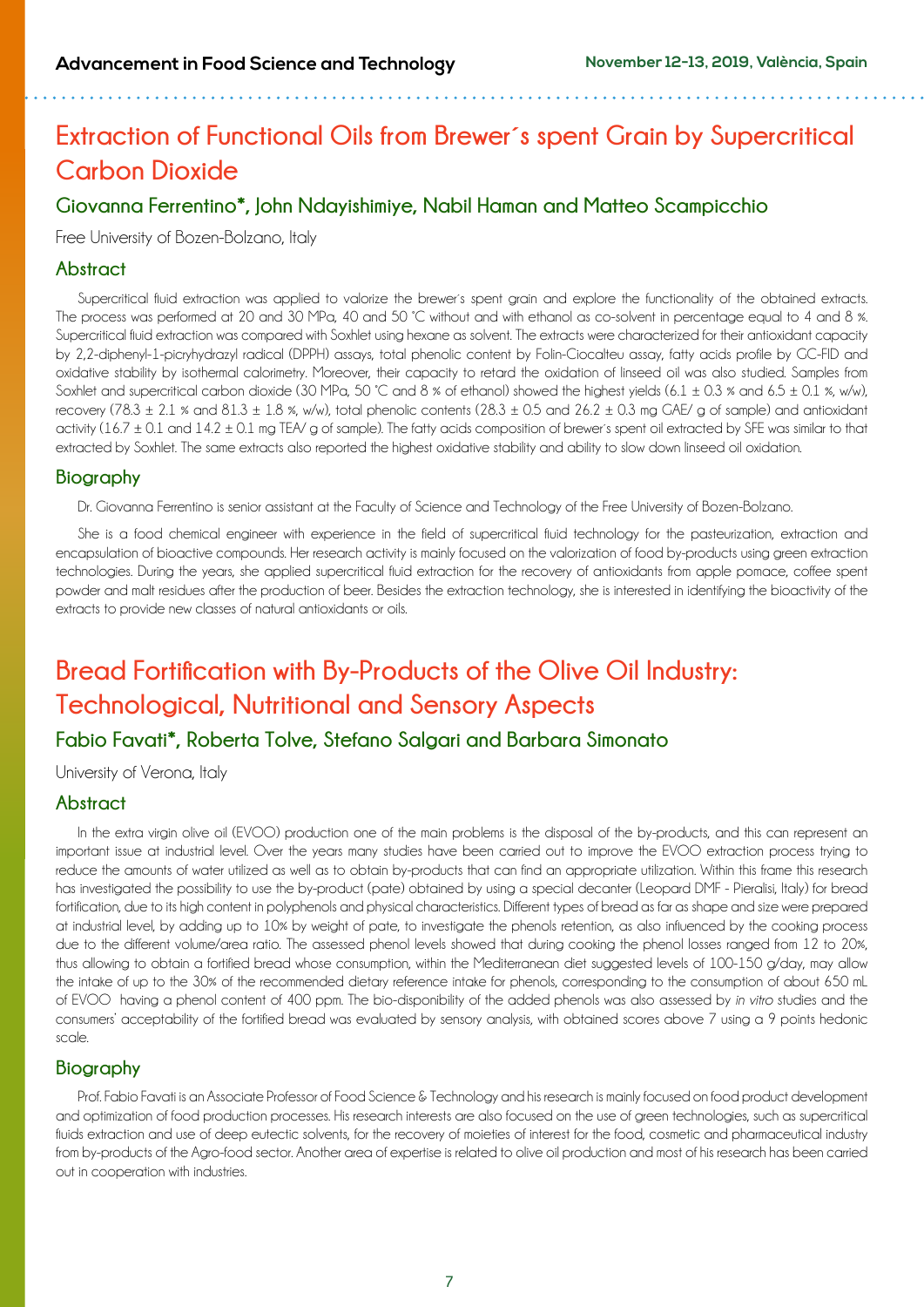## **Applications of Bacteria as Food Source**  Marinho MC<sup>1,2\*</sup>, Antunes SC<sup>1,2</sup> and Lage OM<sup>1,2</sup>

1 Faculdade de Ciências da Universidade do Porto (FCUP), Portugal

<sup>2</sup>Centro Interdisciplinar de Investigação Marinha e Ambiental (CIIMAR/CIMAR), Portugal

#### **Abstract**

The importance of bacteria in many fields, from the global biogeochemical cycles to the human gut, is being more and more recognized. Here we will focus on potential applications of Planctomycetes, a scarcely known and explored bacterial phylum, tackling different aspects of their use in food related issues. These bacteria and in particular the species Rhodopirellula rubra have shown great potential as color providers namely to the water flea Daphnia magna which could be used in aquaculture to enhance the flesh color of fishes like salmonids and rainbow trout. Furthermore, feeding D. magna with R. rubra as supplement enhanced the growth and the reproductive output of this daphnid. These results point to the importance of Planctomycetes as single-cell-protein source and their relevance in increased fertility. Our pioneering work on the nutritional role of planctomycetes using Daphnia magna as the model organism evidences the biotechnological potential uses of these bacteria especially in fish farming, food and pharmaceutical industries for which future studies are needed.

#### **Biography**

Maria Marinho is a Ph.D Student in Biology on the Faculty of Sciences, University of Porto. His area of scientific research has focused on adequacy of Planctomycetes as an alternative or supplementary food for Daphnia magna and increasing the reproductive performance of this organism. Assessment of ecotoxicological effects of anthropic compounds in non-target organisms have also been areas of study developed.

## **Essential Oil Application in the Food Sector**

## **Valeria Rizzo\* and Giuseppe Muratore**

University of Catania, Italy

#### **Abstract**

The increasing interest in reducing packaging wastes, considering that food packaging is a necessity, but its disposal is becoming a burgeoning problem. Food packaging alone contributes to almost 66% of total packaging wastes by volume in the world. On the other hand, consumers judge the food quality on the basis of appearance and freshness but also using their awareness of the environmental implications of packaging. Nowadays the application of edible films or coatings, from biodegradable materials or biopolymers, on food may reduce the package barrier requirements and incorporate natural bioactive compounds. Essentials oils (EOs) among the natural compounds have been extensively investigated in recent years because of their antimicrobial and antioxidant activities. Thanks to their active components EOs can be added directly to the food, incorporated into packaging material, or used in a separate emitter. EOs addition is a safe, sustainable and not expensive methods, because they are often used in very low percentage, that can enhance the shelf life while simultaneously retaining the quality attributes. An application was made as example, on potato slices packaged in sous vide bags in association with rosemary essential oil (REO), these approaches were confirmed as a good strategy for the quality preservation of sliced potatoes over refrigerated storage until 11 days. Results demonstrated that the presence of REO have no effect on the nutritional content of cooked samples, while sensory and microbiological data highlighted a good attitude of potato slices to be processed with the addition of REO and cooked in sous vide bags. All nutritional components studied were slightly reduced after sous vide cooking. The ascorbic acid (AsAc) as well as total polyphenol content (TPC) were well preserved after cooking, and the antioxidant activity (AA) calculated showed a loss mean value of 48% among cultivars, so we can conclude that sous vide cooked vegetables in comparison with boiled, steamed, or microwaved tubers retain nearly all their nutritive value. Analysis of nutritional characteristics after the application of edible coatings enriched with EOs should be improved.

**Keywords:** food packaging; cooked potato; ascorbic acid; phenols; antioxidants

### **Biography**

Valeria Rizzo did her Ph.D in Food Science and Technology, her professional skills and scientific research activity cover different field of the food technologies, from chemical and qualitative analysis of nutritional compounds to food processing, from packaging systems to the overall quality and safety of food products. She worked in different research centres as University, CRA (Council for Agricultural Research) and CNR (National Research Council of Italy).

Since the academic year 2017/18 he has carried out teaching activity in the University of Catania as lecturer of "Food Analysis and formulations" and in 2018/19 for the course in "Quality and safety management" in the master degree course in Food Science and Technology during such activities she has tutored thesis and apprenticeships.

Her research activity has produced more than 40 publications on qualified national and international journals and on congress proceedings. She is a referee for various international scientific journals.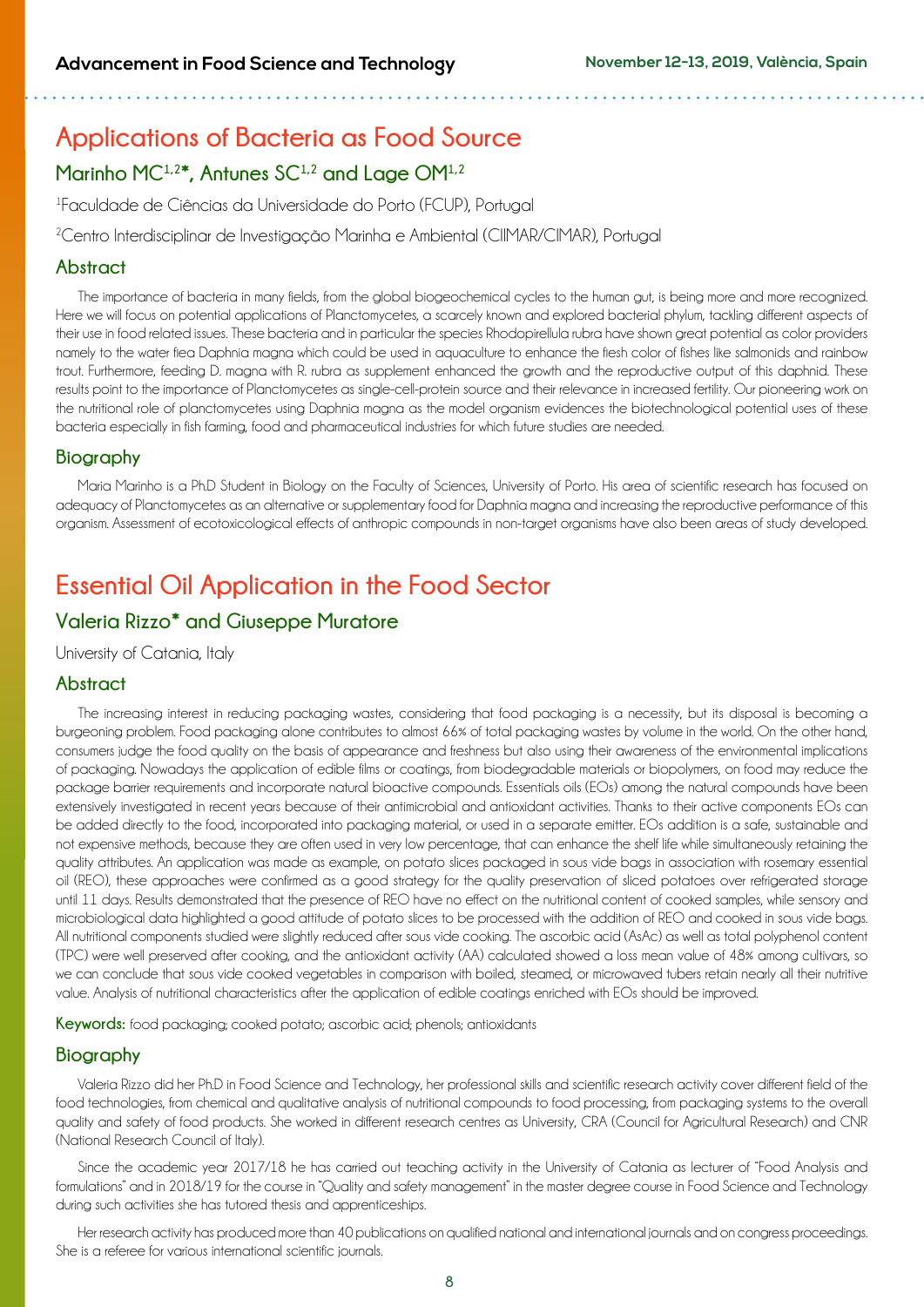## **Importance of Bioacessibility and Bioavailability Studies of Bioactives from Food Products**

## **Andreia Bento da Silva1,2, Elsa Mecha3 , Teresa Serra3,4, Sandra Silva4 and MR Bronze1,3,4\***

1 University of Lisbon, Portugal

2 Universidade Nova de Lisboa, Portugal

3 Instituto de Tecnologia Química e Biológica António Xavier, Portugal

4 Instituto de Biologia Experimental e Tecnológica, Portugal

### **Abstract**

The identification of bioactive components in food products and the fortification of food products with functional components is achieving a great importance nowadays. However, the real composition of these products is not well known, as most of the times extraction procedures used are not efficient to return the real amount of the compounds present in the samples. However, more efficient techniques of extraction have been developed recently and more information has become available. This information is important to support the activity found for bioactive compounds responsible for modulating some metabolic processes contributing to promote a better health. The concept of bio-accessibility, defined as the amount of compounds released from the food matrix into the gastrointestinal tract, and therefore available for absorption, has become crucial in food studies. Also, information about the bioavailability, which corresponds to the amount of the compound that is available for a physiological function, acting in a certain target, is mandatory. In this presentation, study cases will show the importance of using adequate approaches to help to understand the real impact of compounds in human health and also possible interactions that can lead to variability among individuals.

### **Biography**

MR Bronze research has been conducted mainly at iBET where she is the head of Food & Health Division which includes three laboratories working in different areas, from extraction and purification, until evaluation of bioactivity using from cell-based assays to intervention studies with humans and optimization of formulation procedures. MR Bronze is focused on the evaluation of the quality, safety, authenticity and more recently the study of the beneficial health effects of different food components from olive tree products to fish products and microalgae. MR Bronze is also Associate Professor at Pharmacy Faculty from Lisbon University and responsible for the Food Science and Toxicology Department.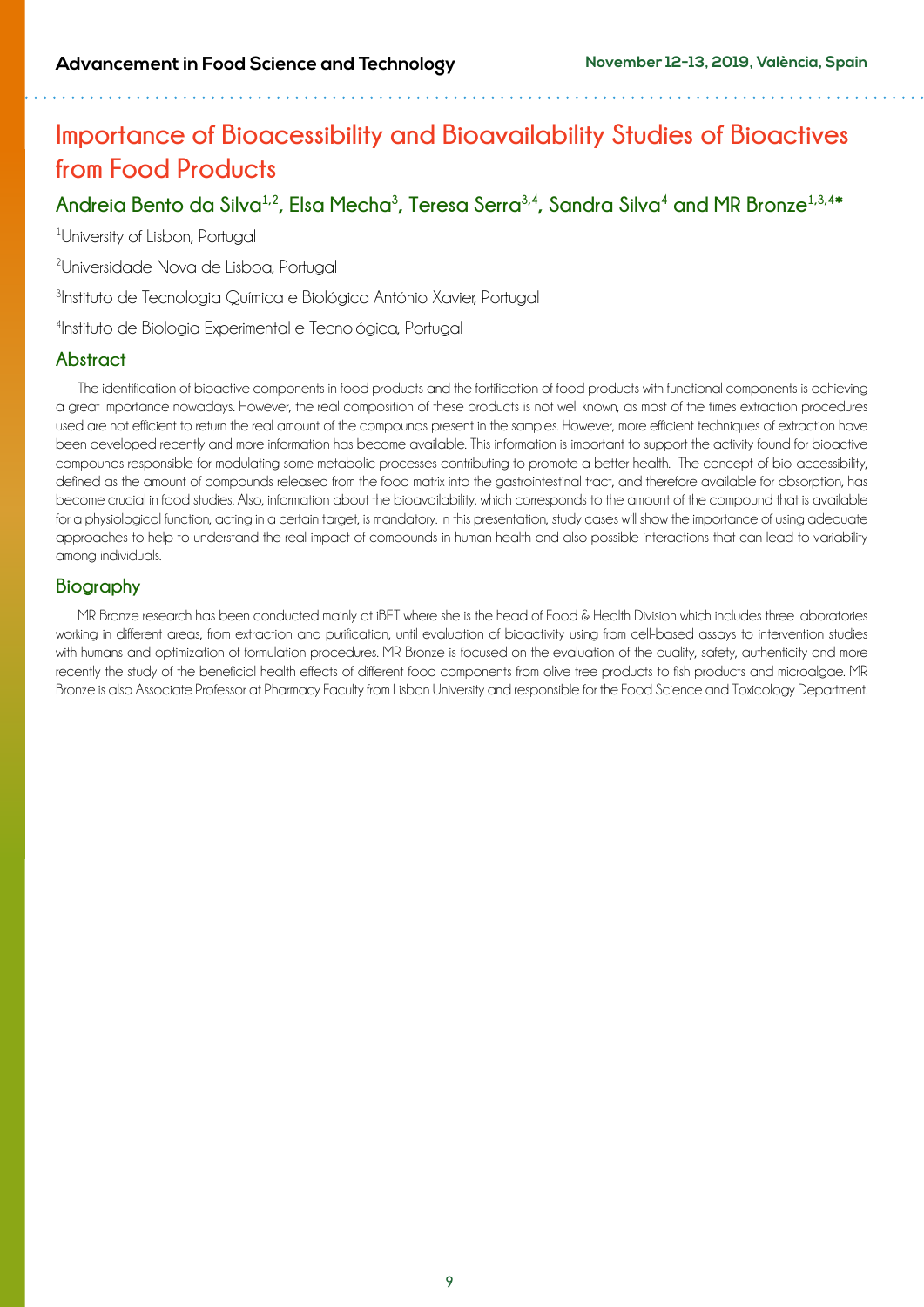## **Day 2 | Wednesday | November 13, 2019**

## **Featured Presentations**

## **Edible Plant-Derived Nanovesicles: Isolation, Characterization and Exploitation**

### **Gabriella Pocsfalvi\***

National Research Council of Italy, Italy

#### **Abstract**

In recent years, extracellular vesicles (EVs) secreted by mammalian cells raised considerable interest due to the discovery of their roles in various physiological and pathological processes, including a novel form of cell-cell communication. EVs secreted by mammalian cells have found important applications as targeted delivery vectors for various therapeutics. Plants have also been shown to secrete phospholipid membrane-bound vesicles into the apoplast that morphologically similar to mammalian EVs. Recently, we and others have isolated exosome-like particles from different fruit juices (lemon, orange, grapefruit, clementine, grapes, tomato, etc) and homogenized plant tissues (ginger, carrot) by ultracentrifugation-based methods. These preparations represent a complex arsenal of vesicles that can be dissected into various intra (secretory vesicles, transport vesicles) and extracellular vesicle populations. Knowledge on bio-cargo and bioactivity of plant-derived vesicles is still in its infancy that hampers their prompt biotechnological translation. In this context, the talk will focus on the isolation, physical and molecular characterizations as well as the possible exploitation routes of edible plant-derived nano-vesicles. Encapsulation of nutraceuticals into edible plant-derived nano-vectors is emerging as a promising strategy for bioavailability enhancement of poorly absorbed active food ingredients.

#### **Biography**

Dr. Pocsfalvi head of the Extracellular Vesicles and Mass Spectrometry (EVs-MS) research group at the Institute of Biosciences and Bio-Resources of the National Research Council (CNR) in Naples, Italy. She is author of more than 90 publications in international journals and 3 patent applications, h-index 22 (web of sci). Dr. Pocsfalvi has started her research carrier as a theoretical and computational chemist at the University of Debrecen in Hungary. As a post. doc she moved to CNR (Italy) where she was employed on European Community grants related to "High sensitivity-high mass Spectrometry in the Structural Studies of Biomolecules" Large-scale Installation Plan (CNR/CEE ERB GE1 CT 92-0045) and "Mass Spectrometry in the structural and quantitative analysis of biopolymers and other molecules of biological and environmental interest" (CNR/CEE ERB FMGE CT 95-0061) projects. She was involved in the R&T activities "Training and mobility of Researchers - Access to Largescale Facilities" programme herby building her own research network in which 28 international research groups participated. During the last five years, activity of Dr. Pocsfalvi focuses on extracellular vesicles. Her team has developed.) a sucrose/D $_{2}$ O double cushion ultracentrifugation method for the isolation of urinary exosomes (patented) and plant-derived nanostructures, ii.) a multiplex quantitative proteomics strategy for the identification of potential protein biomarkers in urinary EVs and its use to ADPKD, citrus-derived vesicles, and clinical nanomedicine, iii.) chromatography-based purifications and MS-based analysis of EVs. In this topic, Dr Pocsfalvi has published 12 papers, 2 book chapters and 1 national patent application. She is a member of the board of directors of EVIta, ISEV and the steering committee as well WP leader of VES4US H2020 FETOpen project and supervisor of nano-TOM H2020 MSCA project.

## **Evaluating Aged Meat Quality using Raman Spectroscopy**

Carolina Santos<sup>1</sup>, Xiuping Dong<sup>2</sup>, Jinhui Zhao<sup>3</sup>, Steven M. Lonergan<sup>4</sup> and Chenxu Yu<sup>2,4\*</sup>

1 Insituto Federal de Santa Catarina, Brazil

2 Dalian Polytechnic University, China

<sup>3</sup>Jiangxi Agricultural University, China

4 International Space University, USA

### **Abstract**

Physical measurements to predict meat quality in general do not yield satisfactory correlation to panel evaluations, and their applications in meat industry are limited. In this study, Raman spectroscopy (RS) was utilized to evaluate meat quality. Eight hundred pork loins, from 4 different plants, were removed from the carcass at 24 h post-mortem and selected, based on colour and marbling, by USMARC personnel. The ventral side of each loin was scanned with the RS for 6 seconds. After onsite measurements, the loins were transported to USMARC and held for 14 days at 0˚C. The aged loins were cut into 2.54 cm chops for Raman, slice shear force (SSF) and sensory analysis. For the sensory analysis only 75 loins from each plant were chosen, based on colour and marbling. One chop for RS measurements and two for sensory were vacuum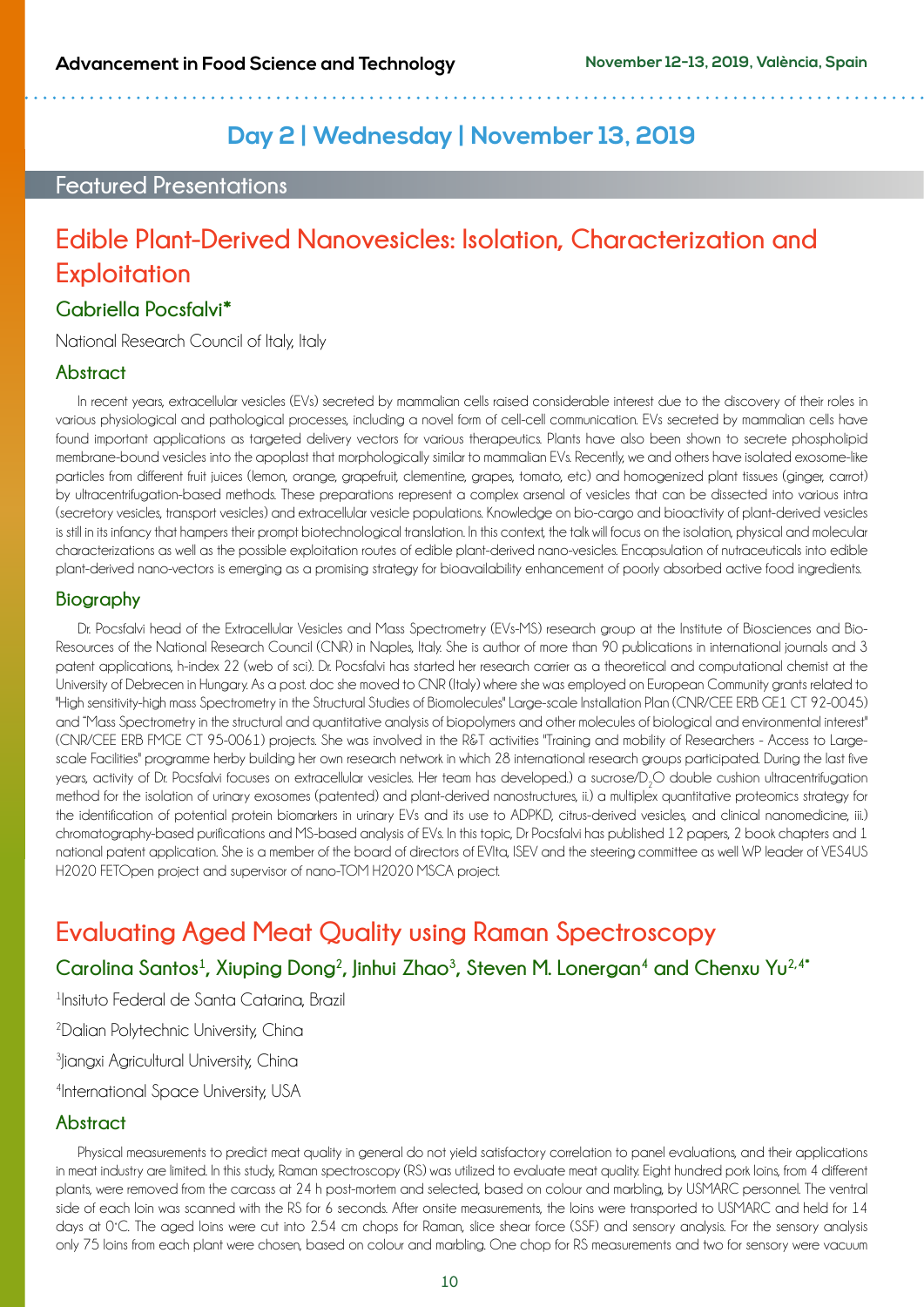packed and transported to ISU Labs. At 14 d post-mortem, the chops (cross section) were scanned under same conditions. SSF on 800 samples was determined. 300 pork loin samples were divided into groups according to the percentile (25%) of values of sensory tenderness or SSF. Sensory tenderness was evaluated by a trained sensory panel (n=10). A weak correlation (R2=0.20) between SSF and sensory tenderness was obtained using a least square regression (LSR) model. The prediction accuracies for day 15 post-mortem samples are significantly higher than that for day 1 post-mortem samples, both for tenderness scores and SSF values. These observations strongly suggest that aging of the meat samples from day 1 to day 15 has significantly affected their chemical properties, which are directly correlated to their tenderness. For day 15 post-mortem samples however, a substantial improvement in classification accuracies for the four quality grade groups was observed. In general, pork samples that belong to the medium quality category are more difficult to predict based on their Raman spectroscopic characteristics. Raman spectroscopy, in combination with performance-enhancing data processing and multivariate statistical discriminant modelling, has the potential to become a rapid on-line screening tool for the pork producers to quickly select meats with superior quality and/or poor quality to better serve customers.

### **Biography**

Chenxu Yu is an associate professor of biological engineering at Iowa State University, with a primary appointment in the Department of Agricultural and Biosystems Engineering, where his research includes: biosensors utilizing nanomaterials for pathogen detection and disease diagnosis; spectroscopic imaging for characterization of biological systems; and bio-nanotechnology for biomass processing. He received a BS degree in Physics and Astronomy from Nanjing University in 1993, an MS degree in Biochemical Engineering from Dalian Institute of Light Industry in 1998, and a Ph.D in Biosystems Engineering from the University of Wisconsin-Madison in 2003. He has published 40+ papers in peerreviewed journals.

## **Production of Phosphopeptides from Phosvitin and the Structural Characterization of the Phosphopeptides using Tandem Mass Spectrometry**

## Xi Huang<sup>1</sup>, Sunhee Moon<sup>2</sup>, Jaehoon Lee<sup>3</sup>, Hyundong Paik<sup>3</sup>, Eun Joo Lee<sup>4</sup>, Byungrok Min<sup>5</sup> and **Dong U. Ahn2\***

1 Huazhong Agricultural University, China

2 Iowa State University, USA

**3Konkuk University, Korea** 

4 University of Wisconsin-Stout, USA

5 University of Maryland Eastern Shore, USA

### **Abstract**

Phospho-peptides are known to have various bioactivities, including increased bioavailability of metal ions in the guts, antimicrobial and antioxidant activities, cellular differentiation, anti-inflammatory, and anticancer effects. Phosvitin is the best-known substrate to produce phosphor-peptides, but it is not used to produce phosphor-peptides because it is very difficult to hydrolyse Phosvitin. The effect of pasteurised heat pre-treatment heat (121 °C at 1.5 atm for 60 min) on the enzymatic hydrolysis of Phosvitin and the structural characteristics of the phosphor-peptides produced were analyzed using tandem mass spectrometry. Pressurized heat pretreatment hydrolysed phosvitin at random sites and helped the subsequent enzyme hydrolysis of the peptides produced. With the pressurized-heat pre-treatment alone, 154 peptides were produced while the use of trypsin, Protex 6L, and Multifect 14L in combination with pressurized-heat pre-treatment produced 252, 280 and 164 peptides, respectively. Use of two enzyme combinations (Trypsin+Protex 6L and trypsin+Multifect 14L) helped the hydrolysis further. The number of phosphopeptides produced increased more when the modifications within the same amino acid sequences were considered. This study indicated that PHP was an excellent method to improve the hydrolysis of phosvitin and enabled the easy production of phosvitin phosphor-peptides that can be used as bioactive agents for various applications in the future.

Keywords: phosvitin, pre-treatment, phosphor-peptides, hydrolysis, structural characteristics, tandem mass spectrometry

### **Biography**

 Dong Uk Ahn is an Professor of Animal Science Department, College of Agriculture, Iowa State University, Ames, Iowa and SNU-WCU Professor, Department of Agricultural Biotechnology, Major in Biomodulation, Seoul National University, Seoul, Korea. He served as Visiting Professor of the Korean Federation of Science and Technology Society, Seoul National University in 2006. He was Honorary Research Scientist Abroad, Korea Livestock Research Institute, Korea. He served as Lecturer, Animal Science Department, University of Alberta, Canada in 1993. He received Ph.D in Poultry Science, and Meat & Animal Science from University of Wisconsin-Madison, WI in 1988. He received a MS and a BS in Animal Science from Seoul National University, Korea in 1983 and 1978, respectively. He received American Egg Board Research Award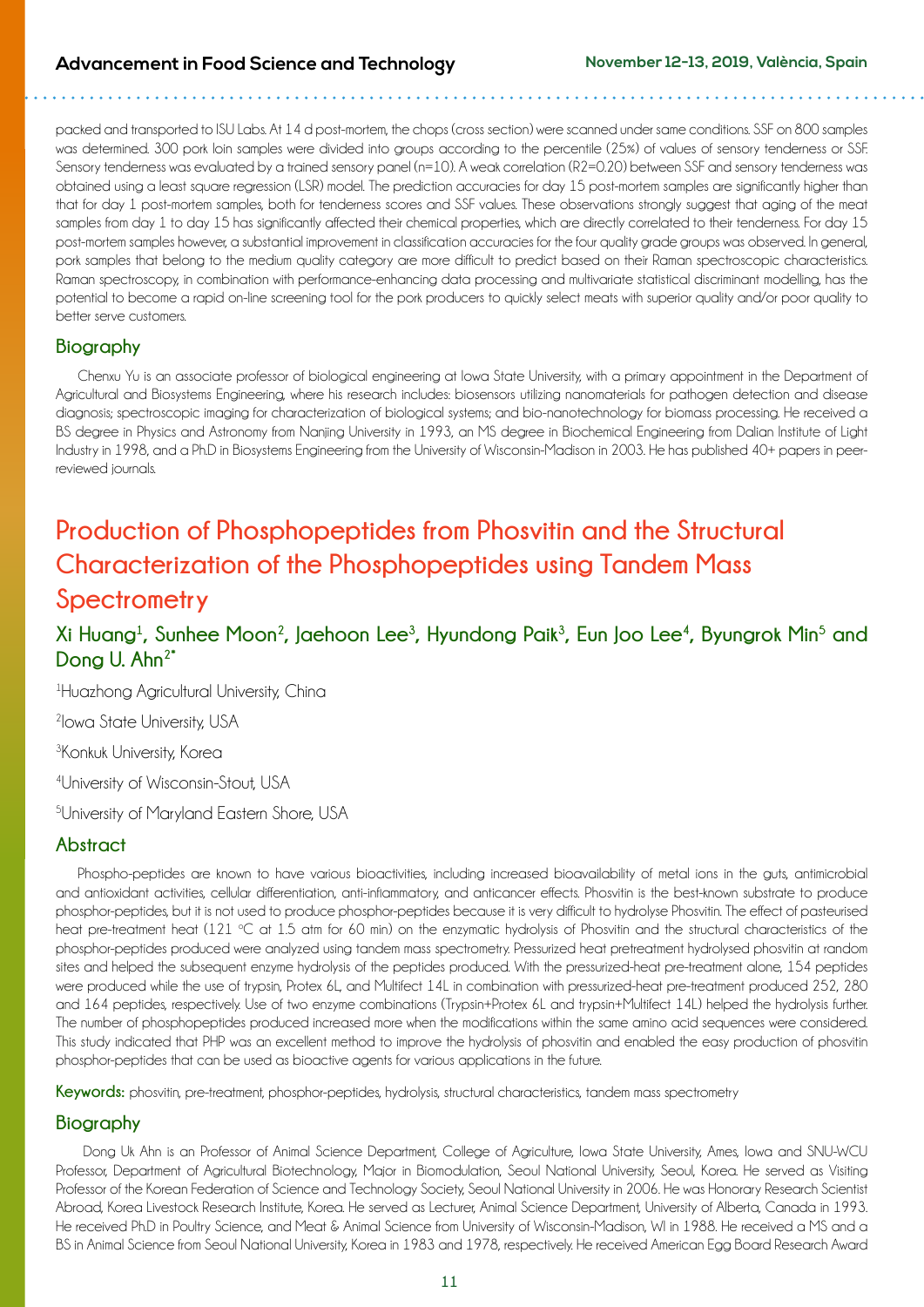from Poultry Science Association, and Animal Industry Report Award and Award for Achievement by an Organizational Team at Iowa State University. He is serving as an Editorial Board member of Food Science and Biotechnology Journal and Korean Society for Food Science and Animal Resources, and an organizing committee member of 2010 ICoMST conference. He has published 176 referred journal articles and 11 book chapters.

## **Citrus Peel as Sources of Bioactive Compounds for the Production of Nutraceutical Olive Oils**

**Monica Macaluso\*, Isabella Taglieri, Chiara Sanmartin, Cristina Sgherri, Roberta Ascrizzi, Guido Flamini, Mike Frank Quartacci, Luisa Pistelli, Francesca Venturi and Angela Zinnai**

University of Pisa, Italy

#### **Abstract**

The aim of this research was to produce and characterize from a chemical and sensory point of view two citrus-flavoured olive oils (COOs) in comparison with an unflavoured EVOO. The presence of functional compounds such as carotenoids, naringenin and minor phenolics classifies these COOs as nutraceuticals with the potential to develop enriched foods able to promote healthy diet. Indeed, the carotenoids are thought to provide health benefits in decreasing the risk of illness, particularly certain cancers and eye disease; naringin and its aglycone naringenin were found to show strong anti-inflammatory and antioxidant activities. Several lines of investigation propose that naringin supplementation is beneficial for the treatment of obesity, diabetes, hypertension, and metabolic syndrome. Moreover, the increased presence of tyrosol and hydroxityrosol, compared to the unflavoured oil, further highlights the nutritional value to the two COOs being these phenolic compounds recognized as good possible therapeutic candidates for the inhibition of neurodegenerative diseases as the Parkinson's disease. In this perspective, the citrus peelings, rich in bioactive compounds, have been valued transforming their waste nature in an innovative resource.

## **Influence of Epiphytic Fluorescent Pseudomonas on the Shelf Life & Physiochemical Properties of Mango (Mangifera Indicia) Fruit Stored at Ambient Temperature**

### **Habiba\*, Rubina Noreen, Viqar Sultana, Jehan Ara and Syed Ehteshamul-Haque**

University of Karachi, Pakistan

### **Abstract**

An assessment was done on the impact of postharvest biocontrol agents on shelf life and quality of fruit 'Safaid Chaunsa' mango with a prospect of improving its storage period with least effect on its quality. Temperature was 28±3ºC and relative humidity (63-67%) during study period. Mango fruit used for current study was at the ripen stage (stage 4). The concentration of 107 CFU/mL with water suspension of selected epiphytic fluorescent Pseudomonas isolates (HAB-10, HAB-15, and HAB-25) were used as treatment on fruits. Fruits treated with 1 % potassium sorbate (K-sorbate) worked as positive control. Fruits not treated with bacteria worked as control set. Fruits were stored at 30±3ºC with relative humidity of 63-67% after treatment with bacterial suspension for ten days. During study, samples were noted on every fifth day and tested for chemical and physical changes (total soluble solids (TSS), physiological loss in weight (PLW), pH, firmness, total titratable acidity, polyphenol content and decay percent). Results recommended that after nine days of storage, PLW was lower, firmness was higher, TSS was lower and decay percent was least in fluorescent Pseudomonas isolates treated fruits as compared to non-treated mango fruit (control set). Other quality parameters polyphenol content was higher in HAB-15 treated fruits followed by HAB-25 and HAB-10 on the tenth day of study. Epiphytic fluorescent Pseudomonas isolates successfully delayed the ripening process and slows down the rate of metabolic processes thus retaining better quality as compared to untreated fruits during ten days of storage at ambient conditions.

**Keywords:** Decay, epiphytes, fluorescent Pseudomonas, physiochemical properties, Mango

### **Biography**

Dr. Habiba is a young scientist. Currently, she is serving as an Assistant professor at the School of Public health of Dow University of Health Sciences, Karachi, Pakistan where she researches and teaches. She received her Ph.D degree in Food Science and Technology, from the University of Karachi (UOK), Pakistan in 2017. Her research area revolves around postharvest Biology and technology of fresh produce with a major focus to losses and food insecurities. She served as a panelist and speakers in table talk discussions at institutional and national level.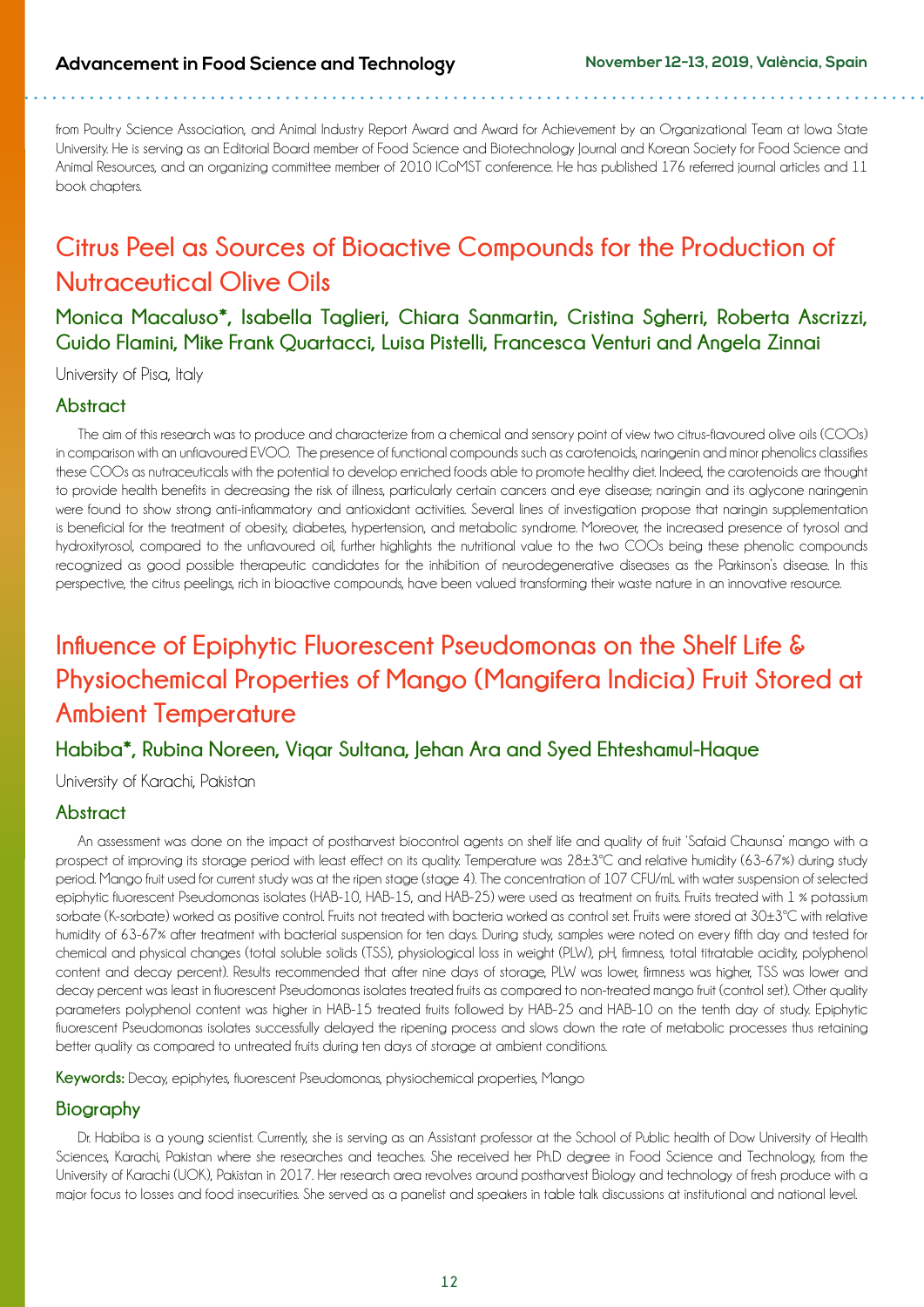## **Honeybee Pollen: Potential use as a Functional Ingredient**

## **Raquel Bridi\***

Pontificia Universidad Católica de Chile, Chile

### **Abstract**

Honeybee pollen loads result from the agglutination of pollen grains and salivary secretions of the collecting bees. The chemical composition depends, among other things, on the phenolic content, which is related to the botanical characteristics and the geographical origin of the species that produce the pollen. Interest in bee pollen has grown increasingly in recent decades for its properties, both therapeutic and antiinflammatory, immunomodulatory, and cardioprotective, among others, and also for its potential use as a functional food given its nutritional properties. Studies indicate that phenolic compounds are largely responsible for the biological activities of bee pollen, including its antioxidant and antimicrobial potential. However, the effectiveness of these compounds depends on their stability and bioactivity. In this study a new nano-capsular system for the incorporation of phenolic compounds from bee pollen of Chilean species was developed. Ethanolic extracts from Chilean bee pollen showed antioxidant and antibacterial capacity, specifically inhibiting *Streptococcus pyogenes* bacterial growth. Thirteen major phenolic compounds were identified and quantified in the samples. The quercetin and myricetin flavonoids were found at high concentrations in all bee pollen samples analyzed. These compounds can be considered potential indicators of Chilean pollen. Chitosanbased nano-capsules to encapsulate bee pollen extracts have been designed successfully. The incorporation of the extract was higher than 80% and did not produce changes in the physical-chemical properties of the systems, which have a stability of at least 2 months under storage conditions (4°C) and 6 hours under physiological conditions.

### **Biography**

Raquel Bridi did her Post doctorate in the Faculty of Chemistry and Biology of the University of Santiago, Chile (2009); Doctorate in Biochemistry specializing on Neurochemistry (2005) and Master of Pharmaceutical Sciences specializing on Phytochemistry (1999), both from the Federal University of Rio Grande do Sul, Brazil. Her postgraduate studies focused on free radicals, antioxidant enzymes and oxidative stress. Currently her area of interest is the research of natural products with biological activities, mainly those rich in polyphenols. Her research projects include the study of the chemical composition of natural products and the antioxidant activity of native plants and Chilean beekeeping products such as honey, bee pollen and propolis. Lately her focus has been on the development of formulations based on polyphenol-rich matrices using different encapsulation processes to improve the stability and efficacy of active molecules.

## **Deflamin, an Edible Anti-Inflammatory Protein Isolated from Legume Seeds**

## **Joana Mota1\*, Renata Hartmann2, Norma Marroni2, Anabela Raymundo<sup>1</sup> , Ricardo Ferreira<sup>1</sup> and Ana Lima1**

#### 1 Universidade de Lisboa, Portugal

2 Universidade Federal do Rio Grande do Sul (UFRGS), Brazil

### **Abstract**

A subgroup of matrix metalloproteinases (MMPs) called gelatinases (MMP-2 and MMP-9) have been strongly implicated in colorectal cancer and in inflammation (1). Similarly, to what happens in the oncological disease (2), MMP-9 inhibitors (MMPIs) have been demonstrated to effectively inhibit colitis and other inflammatory bowel diseases (IBDs) (3). However, finding efficient MMPIs has been hampered by low specificity and overall severe secondary effects (4). Studies strongly relate MMP-9 inhibition to clinical reduction of Inflammatory Bowel Diseases (IBDs) and suggest that ingestion of MMP-9 inhibitors (MMPIs) can decrease their incidence. Hence, the resource to suitable MMP-9 inhibitor functional foods will have an important social and economic impact for health and inflammatory diseases in near future. Since IBDs are also related to pre-cancer and metastatic stages, this strategy may also be a valid, easy and cost-effective alternative to prevent cancer incidence. However, targeting MMP-9 through food has been difficult, mostly because of lack of specificity and lack of resistance to the digestion process.

We have recently identified deflamin, a promising small protein isolated from the seeds of lupine, with an outstanding MMP-9 inhibitory capacity. To understand if deflamin could be used as nutraceutical/functional food ingredient for gut inflammation and colon cancer we set off to establish a clean extraction method of isolation (food-compatible and allowing scaling-up). Using the isolated deflamin, we tested dose-response MMPI activities in cultured HT29 colon cancer cells, using standard wound healing and cell proliferation assays, as well as zymographic techniques. We then produced food products (cookies) containing enough bioactive protein to exert the desired beneficial effects in dietary intakes, assessed their digestibility and tested their efficacy in in vivo models of inflammatory colitis. In these animal models the expression of several inflammatory and oxidative stress-related biomarkers was evaluated as well as the colon expression of MMP-9. Our results showed that deflamin significantly reduced cancer cell invasion in a dose-dependent manner and without exerting any apparent cytotoxicity. Furthermore, deflamin and deflamin-containing cookies reduced colitis in in vivo models whilst presenting a high anti-inflammatory, antioxidant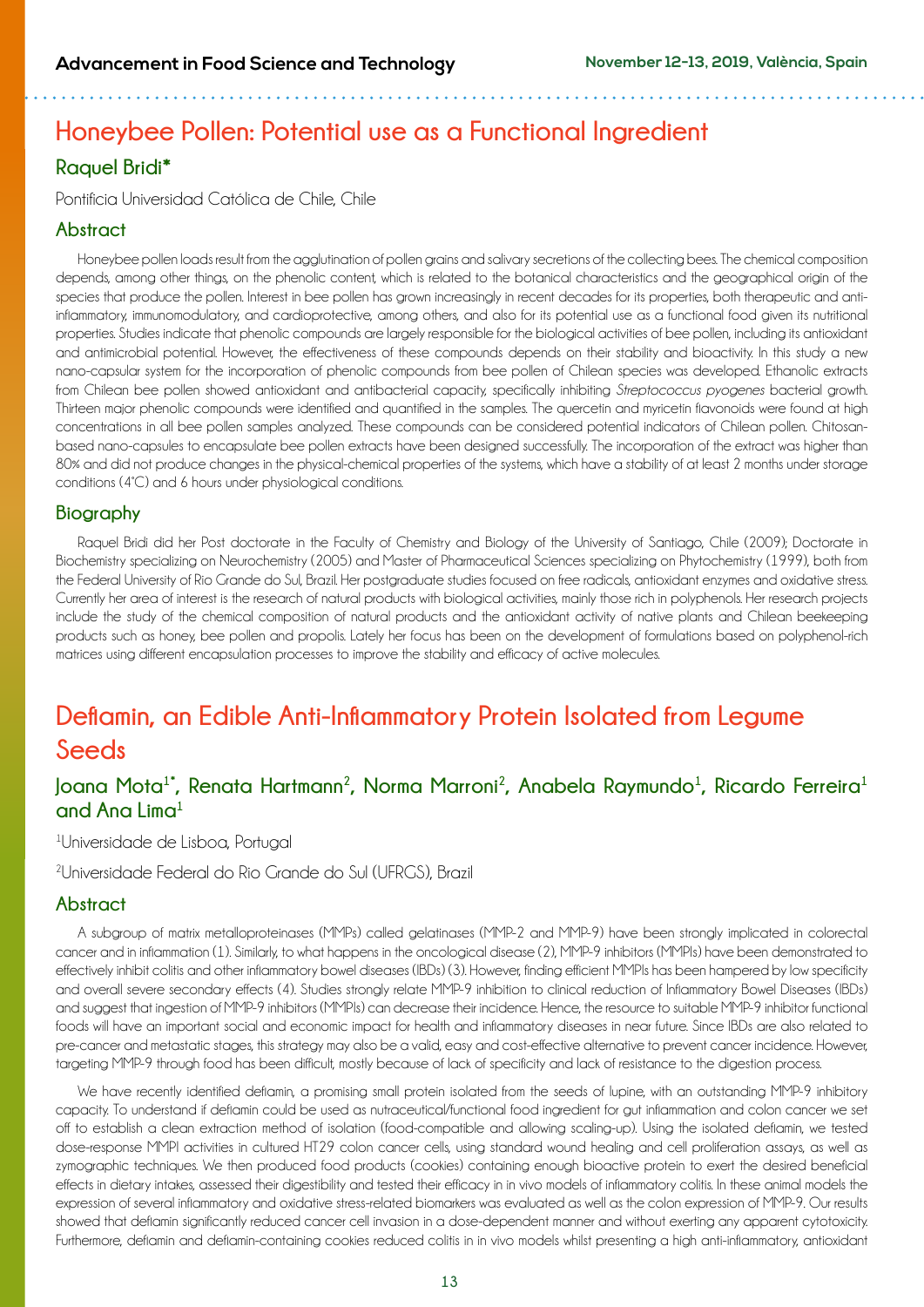and MMPI activity which was maintained even after baking and after the digestion process. Given the important link between inflammation and cancer, particularly in the gastrointestinal tract, our results suggest a strong potential of deflamin to be used as a nutraceutical or as a functional food ingredient in the treatment or prevention of IBDs and colorectal cancer.

Keywords: Lupine, bioactive protein, anti-inflammatory, anticancer, antioxidant

#### **Biography**

Joana, of 26 years old doing her Ph.D. She did her degree at the Instituto Superior de Agronomia, Lisbon University in Biology. Her master's degree was held at the Faculty of Medical Sciences in Biochemistry for Health. Her work was based on the discovery of a lupine bioactive protein, deflamine. This protein has been shown to be anti-inflammatory in *in vitro* models with various colon cancer cell lines as well as *in vivo*  models of acute and chronic disease. At this moment, She found herself doing a Ph.D in Biology at the Instituto Superior de Agronomia and I am continuing the work done in the Master.

## **Genome Mining, an Answer to Listeria-Free Meat**

### $L$ ucilla lacumin<sup>\*1</sup>, Francesco Salini<sup>1</sup>, Leon M.T. Dicks<sup>2</sup> and Giuseppe Comi<sup>1</sup>

<sup>1</sup>University of Udine, Italy

2 Stellenbosch University, South Africa

#### **Abstract**

Increasing reports of food-associated bacteria developing resistance to broad-spectrum antibiotics are alarming. This is partly due to the incorporation of antibiotics in animal feed, registered as "growth promoters". The challenge to find alternatives to antibiotics, both in the animal feed industry and treatment of infections, has led to the search for alternatives to antibiotics. Lactic acid bacteria (LAB) are known to produce antimicrobial peptides, of which some have bactericidal activity against a broad spectrum of food spoilage and pathogenic bacteria. Our focus was to evaluate 121 Lactobacillus casei/paracasei strains for their ability to produce bacteriocins. Fourteen strains inhibited the growth of Listeria monocytogenes. Sequencing of the genomic DNA of these strains revealed a number of genes encoding bacteriocins with novel structures and possibly unique modes of action. One of these bacteriocins, produced by a strain of L. paracasei, led to a drastic reduction in cell numbers of L. monocytogenes in cured ham, suggesting that the strain may be used as a bio-protective starter culture in meat fermentations. This finding has vast industrial implications, as meat exported to the USA and other counties need to be certified free from L. monocytogenes.

#### **Biography**

Lucilla Iacumin obtained the Ph.D Degree in Food Science at Udine University in 2005. She is Associate Professor in General and Wine Microbiology (Food Science and Technology and Viticulture and Oenology Bachelor Degree Courses) at University of Udine, Department of Agricultural, Food, Environmental and Animal Science (Di4A). She is member of the Ph.D Program committee of the Research Doctorate (Ph.D) in Food and Human Health, University of Udine. She has long experience in studying microbial ecology of food and wine fermentations, using traditional and molecular methods, and bio-preservation. She develops molecular methods and biosensors to detect and characterize microbial starters, food-pathogens and -spoilers, without the need of traditional isolation. She was visiting scientist at the Institute for Wine Biotechnology – Stellenbosh University – SA in 2012; at the Institut Ruder Boskovic – Laboratory for ichtyopatology – Laboratory for biological materials, Zagreb - HR in 2013; and at the Wine Research Centre, Faculty of Land and Food Systems, University of British Columbia, Vancouver, B.C. Canada in 2014. She has been and is active in tutoring of undergraduate/graduate students (97). She is co-author of more than 250 publications including posters and oral communications at national and International Scientific meetings (75) and papers on National (64) and peer-reviewed International Journals (113, Scopus database) and national and international book chapters (13).

## **Different Distribution of Emerging Contaminants in Mussels and Clams from Different Areas and their Role for Food Safety**

## **Luca Maria Chiesa\*, Maria Nobile, Renato Malandra, Davide Pessina, Sara Panseri and Francesco Arioli**

University of Milan, Italy

### **Abstract**

Marine ecosystems are subjected to continuous pollution events because of increasing anthropogenic activities and the releasing of various sources of contaminants (Van De Vijver et al. 2003). Bivalve molluscs are considered good environmental contamination indicators because their tissues accumulate contaminants with little metabolic transformations (Roesijadi et al. 1984; Sericano 1993). Reviewing the presence of contaminant residues is important both for food safety and monitoring of environmental pollution. Here, the occurrence of 6 polychlorinated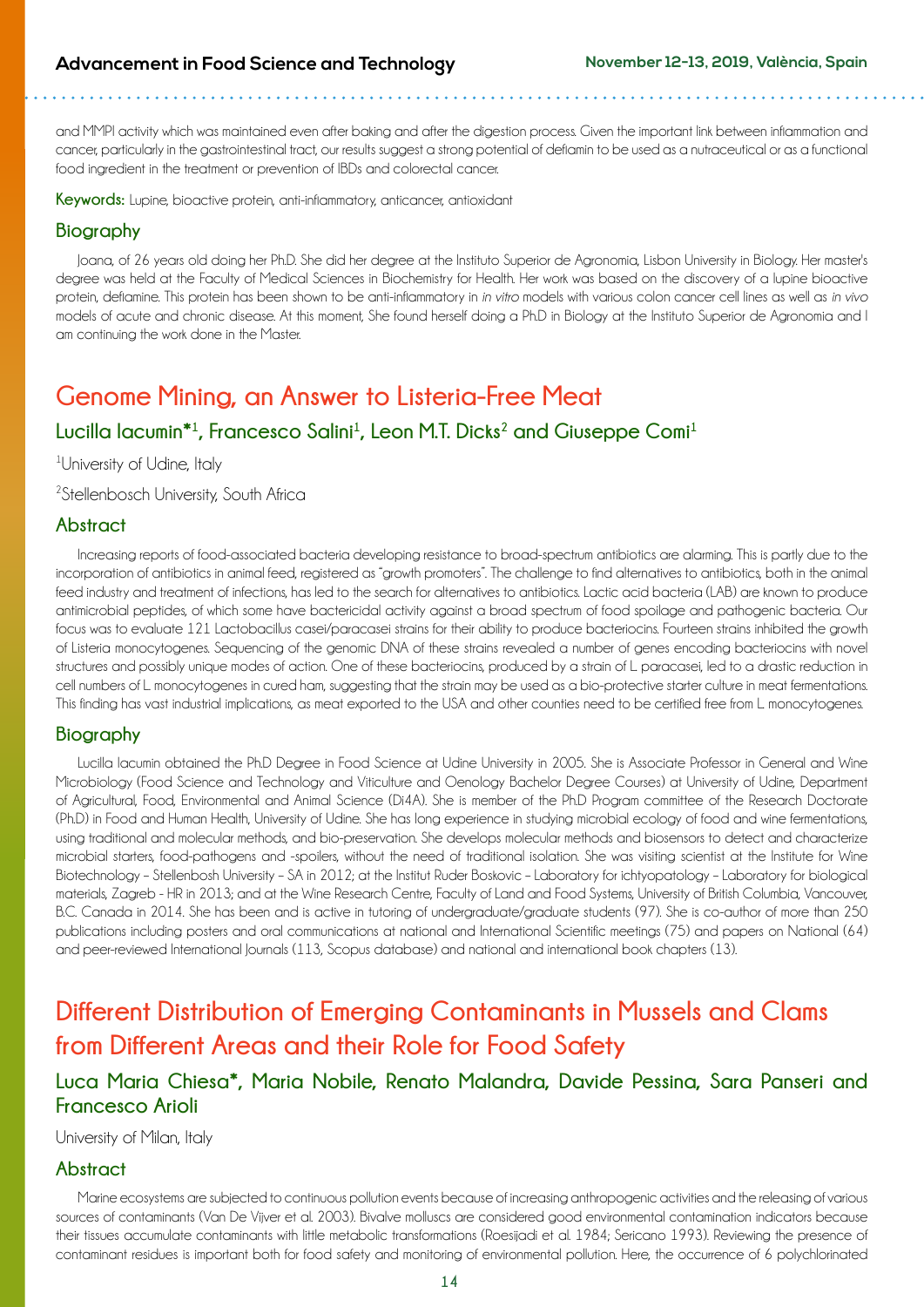biphenyls (PCBs), 15 organochlorine pesticides (OCPs), 7 polybrominated diphenyl ethers (PBDEs), 4 polycyclic aromatic hydrocarbons (PAHs) and 17 perfluoroalkyl substances (PFASs) was evaluated in mussels and clams. Multiple species were selected: *Mytillus Galloprovincialis*, *Mytillus Edulis* and *Mytillus Chilensis* for mussels, and *Venerupis philippinarum*, *Perna Canaliculus*, *Tapes decussatus*, *Tapes Semidecussatus*, *Meretrix Meretrix* and *Meretrix Iyrata* for clams. A liquid chromatography-high resolution mass spectrometry (HPLC-HRMS) and an innovative QuEChERS extraction followed by gas chromatography-tandem mass spectrometry (GC-MS/MS) methods were developed, validated and applied. We demonstrate good linearity, repeatability and accuracy of these methods, confirming that these methods are suitable for the analyses of mollusc samples. The prevalence of PCBs, OCPs and PAHs was higher in mussels than clams. For PFASs, the contamination was higher in clams than in mussels. The samples were all compliant with the regulations and, for the compounds without limit, a risk assessment confirmed that the values were lower than the tolerable intake suggested by EFSA.

### **Biography**

Prof. Luca Chiesa works as a professor in a Department of Veterinary Sciences for Health, Animal Production and Food Safety, Milan, Italy. Primarily research interests toward food inspection: relations between production and processing for the development of healthier foods of animal origin according to European legislations; traceability of food of animal origin; shelf-life and sensory properties; food packaging; quantitative microbial risk assessment; analytical chemistry instrumentation, method validation, quality control through the food chain of foods of animal origin (milk and dairy products, meat, fish, honey and bee products); He is an author of 107 publications indexed in Scopus.

## **Innovative Techniques for Functional Meat Production in Russia**

### **Irina Chernukha\*, Ekaterina Vasilevskaya, Lilia Fedulova and Elena Kotenkova**

Gorbatov Federal Research Center for Food Systems of Russian Academy of Sciences (FNCPS), Russia

### **Abstract**

Activities in the field of healthy nutrition are intensified in the Russian food industry. The market share of functional products does not exceed 5% in the RF, although the request for such products is growing among the consumers, who are aware of the close tie between food and metabolic or functional disorders. Innovative technologies help to create a food product with specified characteristics, extract biologically active substances (BAS) and save them in the product for the entire period of use. Tissue-specific BAS from thymus, spleen and mesenteric lymph nodes, which are involved in innate immunity formation, primary and secondary defense response has been selectively extracted with deuterium depleted water (D / H = 50 ppm). The meat product made of pig hearts and aorta contained specific lipid-binding peptides. In experiments on Wistar rats with alimentary hyperlipidemia a modification of lipid metabolism showed a change in the serum lipid profile. Reduction in inflammation related to atherosclerosis, 50% decrease in triglycerides and cholesterol low-density lipoproteins, two- fold decrease in the atherogenic index were noted after 42 days. Product proteomic profile is maintained for 24 months. So does the hypo-lipidemic effect. This work was supported by RSF projects 15-16-00008 and 16-16-10073.

**Keywords:** functional food, meat, tissue specific, biologically active substances

### **Biography**

Irina M.Chernukha – D.Sci (2009), professor (2010), corresponding member to Russian Academy of sciences (2016). Present position – Gorbatov Federal Research Center for Food Systems (Moscow, Russia), Experimental-clinical research laboratory of bioactive substances of animal origin, chief researcher. Field of scientific interests: meat and meat product's quality, safety and risk assessment, meat health-promoting properties, bioactive peptides, in vivo modification of meat composition/characteristics. Member of 4 editorial boards (Russia, Serbia, USA). 14 doctoral and master thesis completed under her main supervision during 2009-2019. Over 250 publications and patents.

## **Enhancing Value - with Thermostable Probiotics**

### **Shrilakshmi Desiraju\* and Irfanulla Sharieff**

Triphase Pharmaceuticals Pvt. Ltd., India

### **Abstract**

Probiotics are vital bacteria that colonize the intestine and modify its microflora with benefits for the host. Development of foods with adequate doses of probiotics is a challenge even now as, several factors during processing and storage affect the viability of probiotics. The food and beverage market is still beset by issues of strain stability, low product shelf life, and challenges in the development of probiotic application technology. Major emphasis has been given to protect the microorganisms with the help of encapsulation technique, by addition of different protectants, and by alteration of processing and storage conditions, which in turn increases the cost of the product.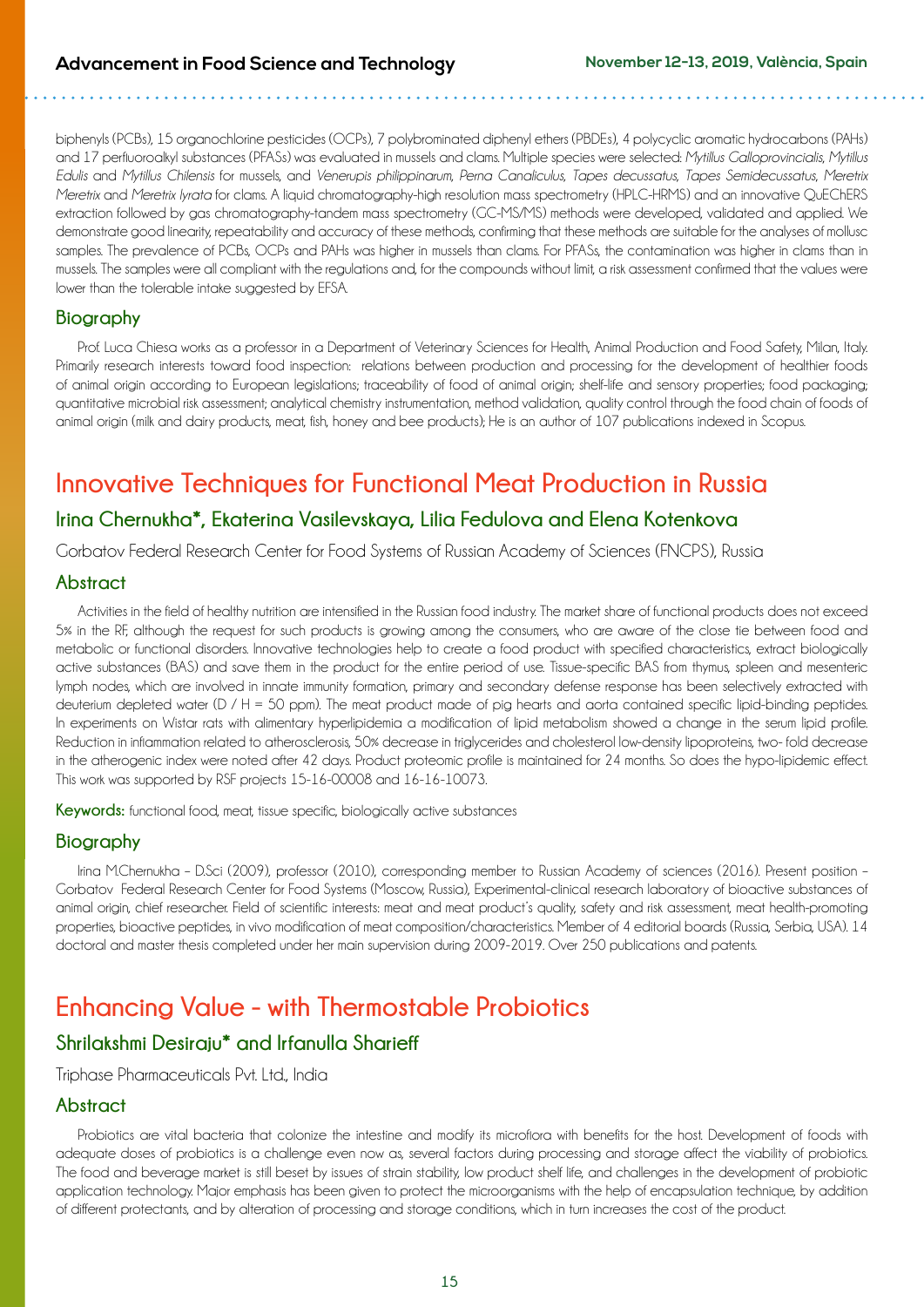Triphase's Thermostable natural gut Probiotic strains have the inherent ability to withstand harsh manufacturing process upto 200°C ++ (depending upon strain), especially in Food, Beverage,

Bakery and or Pharma industries Industry.

The TSP strains so develop open a window of opportunity for the Industry where following USP can be applied: -

- a) Withstand High temperatures upto 200+°C. thereby Cold chain eliminated.
- b) pH stable towards acidic stomach conditions.
- c) These are non-encapsulated / No enteric Coated.
- e) Multiple industry applications apart from Diary.

Our probiotics are designed to fortify food and beverages and are being further developed as prescription pharmaceutical products to ameliorate the side effects of drug treatments for infectious disease, oral health, cancer, and diabetes immunity therapeutic area also.

The platform technology for making them temperature stable Lactobacillus species is US patented. (US Patent no.# 100,58577B2).

#### **Biography**

Dr. Shrilakshmi Desiraju, Co-founder, CEO, Triphase Pharmaceuticals Pvt. Ltd. After relocating from Canada to India, Shrilakshmi Desiraju started Triphase Pharmaceuticals initially as a Services company in 2009. She started her jouney of innovation with Triphase in the field of Probiotics in 2011. The first big challenge that Triphase solved was in eliminating the cold chain from the Probiotics industry. It filed a patent for a new technology by which Probiotics could withstand temperatures of up to 250 degrees. In one single stroke the company had eliminated any need for cold storage.

Desiraju has been involved in the strategic planning and implementation of growth for her current organization. A state of art research and development wing for probiotic research at Mysore, INDIA since 2009.

Desiraju has a MBA degree in Technology Commercialization from University of Alberta, Canada, a Ph.D degree in Medicinal Chemistry from the Vikram University INDIA, and post- doctoral experience from the Indian Institute of Science, INDIA. She has a strong publication record in both scientific and business publications and is recipient of several international awards. With a patented technology to its credit, Shrilakshmi Desiraju's Triphase pharma has made a significant dent in the food industry dominated by large corporations.

## **Awards and Recognition**

• March 2019 - FKCCI - Women Achiever Award, India • November 2018 - Conferred with Bio-Excellence Emerging Company Award 2018 by Government of Karnataka, India. • October 2018 - Certificate of Achievement awarded to Dr Shrilakshmi Desiraju, founder and Director (Business Development), M/s Triphase Pharmaceuticals at the International Conference on Probiotics and Prebiotics held at San Francisco, USA. • August 2018- US Patent Awarded in August 2018 • December 2017 - Featured in Bio spectrum as part of 40 Women achievers of India . • November 2017 - Nominated for India 5000 best MSME award• January -2016 Winner of Economic Times-Power Of Ideas, India. • 2015- Innovation excellence award from federation of Karnataka chambers of Commerce, India. • 2014 - Indias Small Giant award for the most promising small and medium size company, India. • 2014 - Business women of the year awarded by EMERG, India

## **Antibiotics in Food of Animal Origin: Their Role and Distribution among Food Chain and Relevance of Analytical Controls for Food Inspection Sara Panseri\*, Maria Nobile, Francesco Arioli and Luca Maria Chiesa**

University of Milan, Italy

#### **Abstract**

Antibiotics play an important role in ensuring the health and welfare of poultry and are commonly administered to treat and prevent respiratory diseases and other microbial infections, but are often illicitly used in poultry breeding, via the drinking water or feed.

Widespread antibiotic use and the antimicrobial resistance phenomenon demand new analytical methods and the use of non-conventional matrices increasingly necessary for safe food control. We present a method developed to detect six common antibiotics used in poultry breeding, in the unconventional matrix, feathers, compared to muscle and liver. The analysis for the presence of two β-lactams (penicillin V, amoxicillin), two fluoroquinolones (enrofloxacin, ciprofloxacin), one phenicol (thiamphenicol) and one [macrolide](https://www.sciencedirect.com/topics/food-science/macrolides) (tylosin) was validated and achieved by HPLC–HRMS, with the ultimate aim to identify untargeted metabolites in broilers subjected to different therapeutic protocols. All the validated method parameters met the regulatory requirements. Muscle and liver were not effective matrices when the withdrawal periods were largely respected. Conversely, feathers proved a promising matrix for the detection of all the studied antibiotics, in the range of 8.72– 1885.32 ng g<sup>−1</sup>, except penicillin V. Like other nonconventional matrices, such as teeth, the antibiotics detected in feathers existed in their unmetabolised form.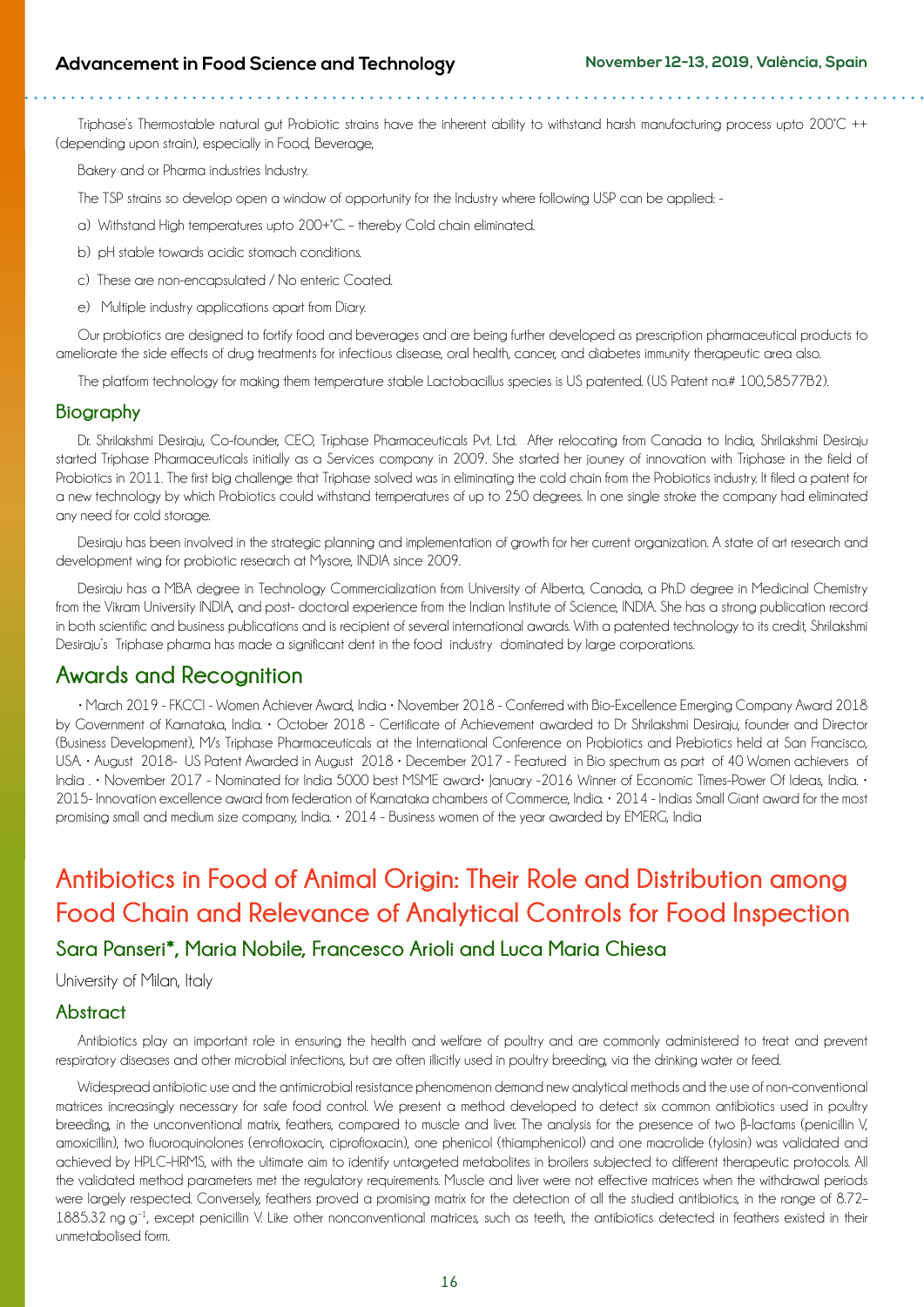### **Biography**

Dr. Sara Panseri Ph.D works as a researcher in a Department of Veterinary Sciences for Health, Animal Production and Food Safety, Milan, Italy. Primarily research interests toward food inspection: relations between production and processing for the development of healthier foods of animal origin according to European legislations; traceability of food of animal origin; shelf-life and sensory properties; food packaging; quantitative microbial risk assessment; quality control through the food chain of foods of animal origin (milk and dairy products, meat, fish, honey and bee products); food nutritional quality; food authenticity. She is an author of 97 Scopus indexed publications.

## **The Role of Phytochemicals in the Modulation of Inflammatory Immune Responses**

### **Jurgen Bruck\***

University Hospital Heidelberg, Germany

### **Abstract**

Research on phytochemicals and their impact on immune function have increased significantly during the past two decades. Our understanding of the immunological impact of a few of these dietary constituents has increased concomitantly. In vitro data strongly suggest that some nonessential components of human diets, including several phytochemicals, have a significant immunomodulating potential.

Typical representatives of this group, which are also in diets and therapeutics for the treatment of various diseases, are Curcumin, Sulforaphane and Fumaric acid esters. Sulforaphane (SFN), an isothiocyanate and Curcumin (diferuloylmethane) are parts of an important group of naturally occurring small molecules with anti-inflammatory properties. Curcumin is traditionally used in inflammatory disorders in some regions of Asia.

However, the underlying mechanisms of these phytochemicals that could explain its beneficial activity during inflammation are not fully understood.

In our studies we analyzed whether naturally occurring small molecules are able to modify immune responses *in vitro* and *in vivo*

## **New ways to Analyze Undefined Mesophilic Starter Culture Composition Based on Amplicon Sequencing of Selected Genes and New ways of Analyzing Phage Development**

Finn K. Vogensen<sup>1\*</sup>, Nanna Holst<sup>1</sup>, Anne Bruhn<sup>1</sup>, Josue Castro-Meíja<sup>1</sup>, Musemma Kedir <code>Muhammed<sup>1</sup>, Cong Liu<sup>1</sup>, Cyril Franzen<sup>2</sup>, Witold Kot<sup>3</sup>, Paula Szymczak<sup>1</sup>, Arshnee Modley<sup>1</sup>, Helge</code> **Holo2 and Dennis S. Nielsen1**

<sup>1</sup>University of Copenhagen, Denmark

<sup>2</sup> Norwegian University of Life Sciences, Norway

<sup>3</sup> Aarhus University, Denmark

#### **Abstract**

Undefined mesophilic starters consist of dairy derived cultures originating from spontaneous milk fermentations. These cultures have been propagated for years either at dairy productions facilities or at starter culture companies. Common to them are them are that they have never separated into individual lineages/strains but have been propagated as a community.

We are developing amplicon sequencing methods to follow the lineage/strain composition of mesophilic starter cultures in order to obtain new ways of analyzing lineages/strain composition and stability of starter cultures batches. The methods have been developed for genes that vary between lineages/strains within mesophilic starters (*Lactococcus lactis* and *Leuconostoc*).

We will describe how starter cultures vary over time using a mother culture system. We will also describe how different starter cultures vary in lineage/strain composition according to bulk starter production temperature.

In addition, we have developed new metavirome sequence-based methods for analyzing phage development in dairies using undefined starter cultures.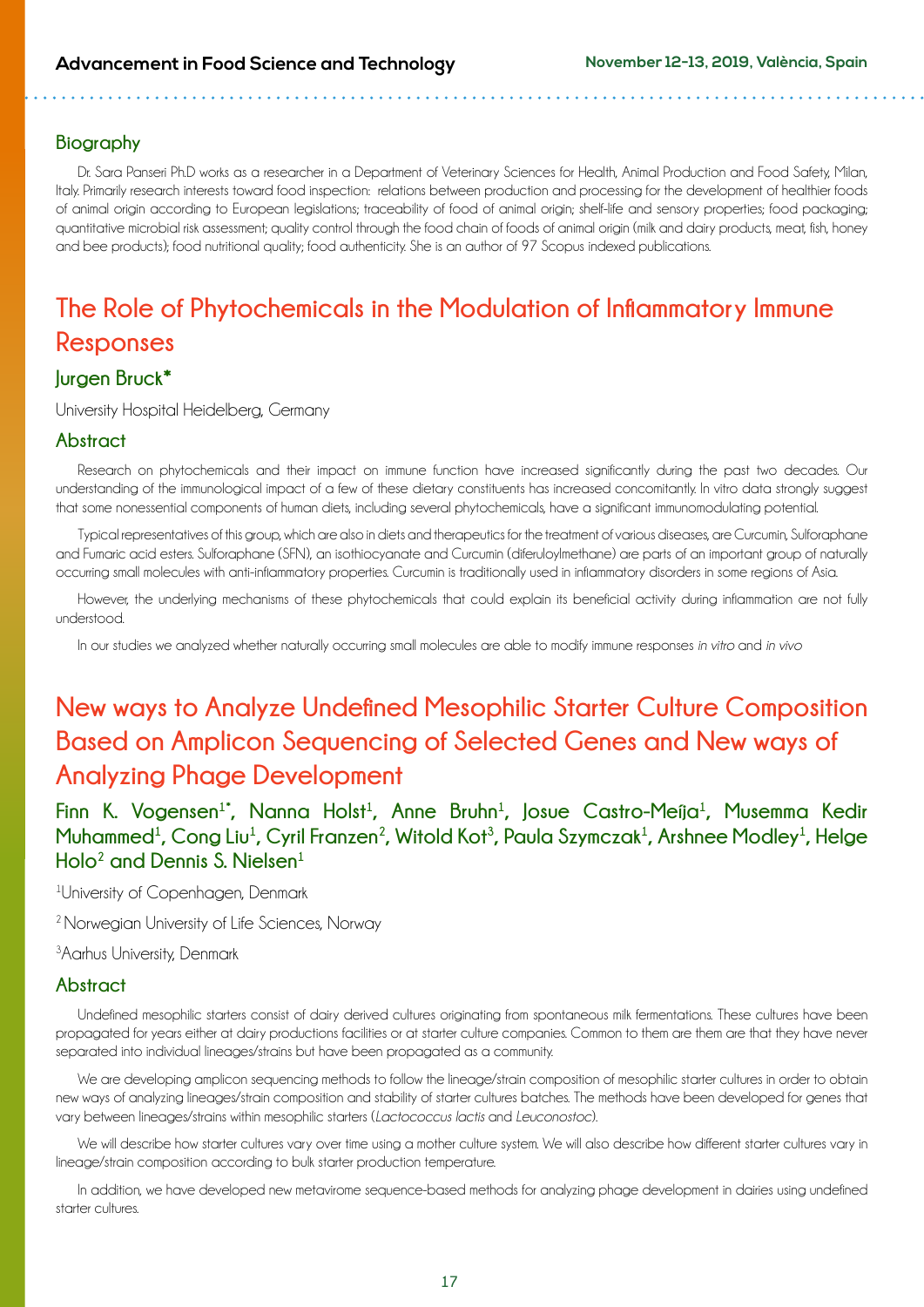#### **Biography**

Finn K. Vogensen, Associate Professor at Department of Food Science, University of Copenhagen. He had more than 40 years' experience working with Lactic Acid Bacteria food fermentations, including studies on influence of bacteriophage on food fermentations. He has 115 peer reviewed papers, 4 book chapters and 4 patents or patent applications. H-index (WoS) 34. ORCID: [0000-0003-2151-7802](https://orcid.org/0000-0003-2151-7802)

## **Influence of Variety and Maturity Stage on Sterolic Composition of Virgin Olive Oil from Central-Western Sicily**

 $L$ uciano Cinquanta<sup>1</sup>, Diego Planeta<sup>1</sup>, Pasquale Marino<sup>2</sup> and Onofrio Corona<sup>1</sup>\*

1University of Palermo, Italy

<sup>2</sup>Bona Furtuna, Italy

#### **Abstract**

Olive oil is one of the most important food products throughout the Mediterranean Basin due to its high nutritional and dietetic value. In recent years, there has been increased interest in the sterols of olive oil for their health benefits and their importance to virgin olive oil quality regulation. The impact of sterols on the human health is proved by several studies, showing that a sufficient quantity of β-sitosterol inhibits the intestinal absorption of LDL-cholesterol.

In olive oil the phytosterol concentration ranges from 800 to 2600 mg kg-1. Sterol esters evaluation has been proposed as useful parameter in studies related to varietal and geographical discrimination. Cultivar and maturity stage are considered among the main factors affecting sterolic composition.

In this study, the sterol content of oils extracted from different Sicilian varieties growing in two different ambient of Sicily and during different stages of maturity, were analyzed. The total sterol contents results were similar to other Mediterranean varieties and Italian oils, however some samples showed a sterol content above the minimum limit (1000 mg/kg) established by the International Olive Oil Council (IOOC) for Virgin Olive Oil. All oils have a high quality, taking into account the main parameters required by the IOOC, including those with sterol values below the limit. Therefore, the results obtained suggested that the olive oils discriminated only for a sterol below legal limit should be re-evaluated, as these values were only caused by particular variety and environmental conditions.

**Keywords:** Virgin olive oil, Sterol, maturity stage, Central-Western Sicily

## **The Production of a Fortified Sourdough Bread with Increased Nutraceutical Properties by the Addition of Flaxseed Cake**

## **Taglieri I\*, Angelini L.G, Sanmartin C, Tavarini S, Venturi F, Macaluso M, Botto A, Andrich G, Flamini G and Zinnai A**

University of Pisa, Italy

#### **Abstract**

In recent years flaxseed has been studied as a functional food thanks to the potential health benefits of its components, including the prevention of chronic diseases. This research is aimed at developing new bakery products by the fortification of a sourdough bread with different proportion of flaxseed cake, so to combine all the benefits connected with the use of sourdough with the positive effects of bioactive compounds deriving from flaxseed cake.

The chemical composition of raw materials, dough and final fortified breads was evaluated together with changes in nutraceutical properties of the products and sensory profile of fortified breads. All the results were compared with those obtained from the analysis of a white sourdough bread produced in the same operative conditions.

Compared to the traditional one, bread retained a significant level of phenols and showed a higher antioxidant activity. Moreover, the maximum percentage of flaxseed cake which does not compromise the sensory profile of the fortified bread was determined. The preliminary results indicate that the addition of flaxseed cake deeply influences nutritional and chemical characteristics of bread, suggesting that the use of this by-product could represent a viable alternative for the preparation of bread with potential health benefits and increased shelf life.

#### **Biography**

Isabella had Graduated in Chemistry at the University of Rome with 110/110, after an experience in Indoor Risk Chemical Assessment and Forensic Toxicology, she has been working in the laboratory of Food Technology at the Department of Agriculture, Food and Environment of the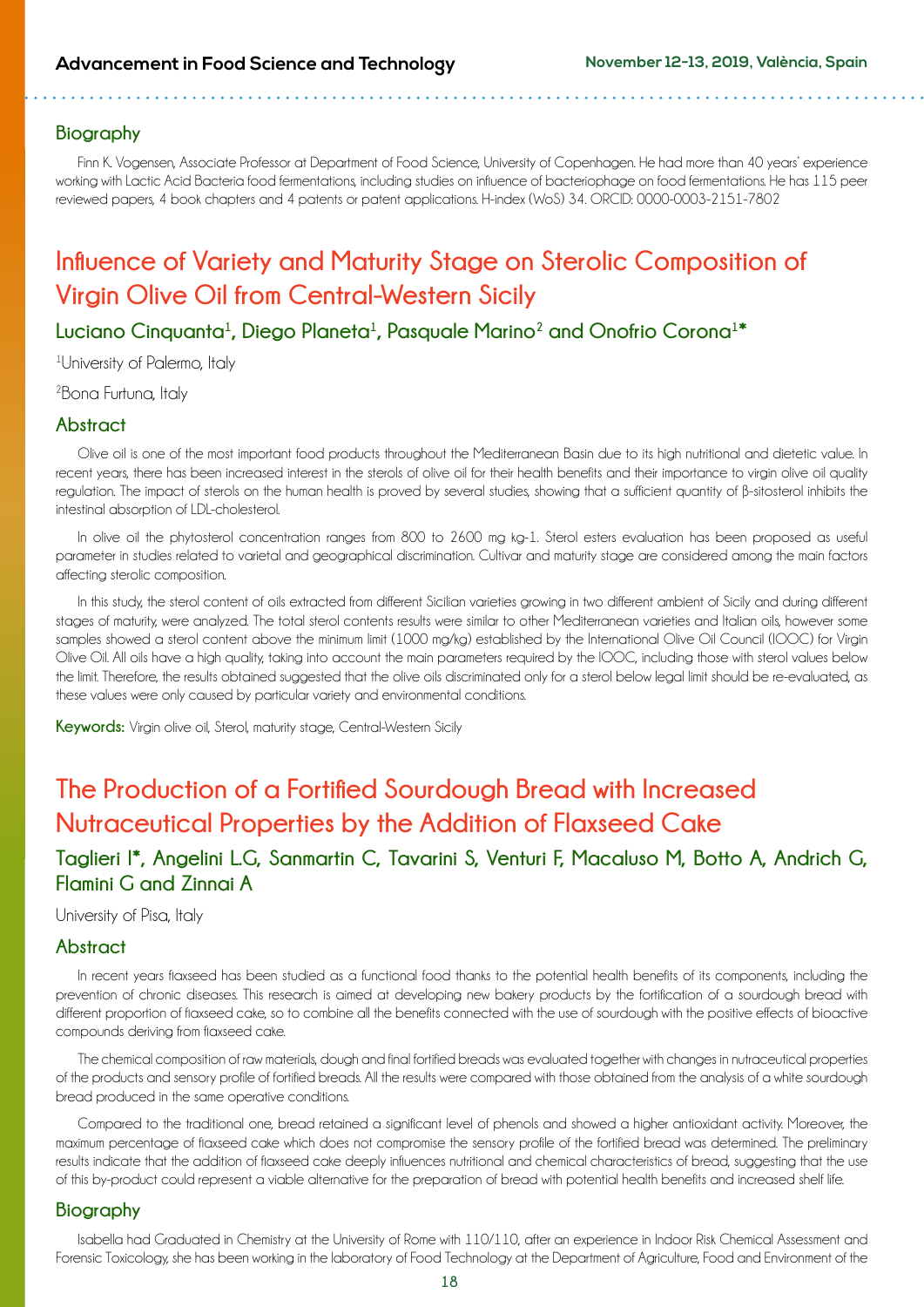#### **Advancement in Food Science and Technology November 12-13, 2019, València, Spain**

University of Pisa for five years where she is completing her Ph.D in a project on "Innovative technologies for the production and preservation of natural leavening products with high nutraceutical content". She has practice in chemical, microbiological and sensory analysis of food matrices and she is currently engaged in various research projects, with particular reference to Food Technology.

. . . . . . .

## **Mediterranean Food Pattern: Association with Body Mass Index and Waist Circumference**

## Sónia Fialho<sup>1\*</sup>, Carolina Lucas<sup>2</sup> and João Figueiredo<sup>1</sup>

1 Polytechnic Institute of Coimbra, ESTeSC – Coimbra Health School, Portugal

2 Nutritionist, Fit and Fun Gym, Portugal

#### **Abstract**

**Background:** The Mediterranean Food Pattern (MFP) is a cultural model with its own characteristics, which favours the consumption of vegetable products, seasonal and local. Scientific evidence suggest the association between adherence to the MFP and the protection against all-cause mortality, especially its protective role in the development of chronic diseases.

**Aim:** To evalúate the association between adherence to the MFP and Body Mass Index (BMI), as well as the waist circumference (WC).

**Methods:** PREDIMED questionnaire was used and anthropometric data were collected with a bioimpedance scale and a tape measure. SPSS Statistics was used to perform the statistical treatment.

**Results:** About 52% of the participants (50 members of a gymnasium) had 18.5≥BMI<24.9 and 38% were overweight. Was observed that individuals who were 25.0≥BMI<29.9, 68.4% had normal WC, and 31.6% increased WC. Individuals presenting 30.0≥BMI<34.9, 60% had WC increased and 40% a greatly increased WC. Regarding adherence to MFP, 50% of the participants with normal BMI had good adherence and 78.9% with overweight had low adherence to MFP.

**Conclusion:** Regardless of age individuals with lower adherence to the MFP have a higher BMI and with increasing age individuals tend to abandon MFP. Promoting MFP adherence should be a concern.

**Keywords:** Mediterranean food pattern; Waist circumference; Health promotion; BMI

#### **Biography**

Sónia Fialho graduated in Dietetics at the Escola Superior de Technologia da Saúde de Lisboa in 2000. She developed her professional career specially in the area of Food Safety in a catering company. Currently, collaborates as a professor of Dietetics and Nutrition Degree in Coimbra Health School.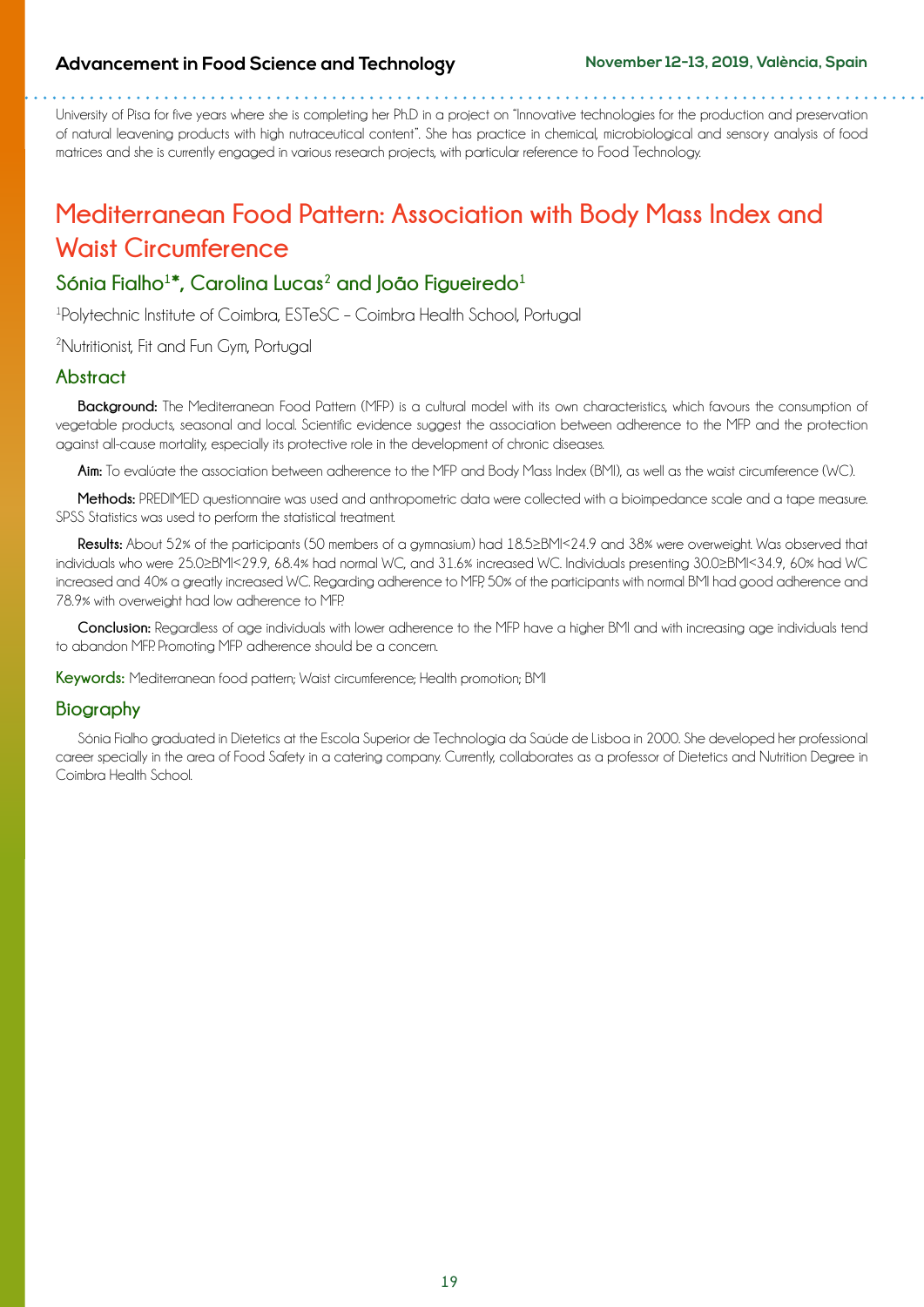### **Poster Presentations**

## **The Influence of the Structure of various Isoxazole Derivatives on Photosynthetic Apparatus of Sensitive Edible Plant**

### **Miroslaw Gucma\***

Institute of Industrial Organic Chemistry, Poland

#### **Abstract**

We have conducted studies on the influence of isoxazole derivatives with very different structures on the PSII and PSI photosynthetic apparatus of greenhouse and field tomatoes in various stages of their growth. The results were compared with the results of measurements of pure plants grown under the same conditions and with the results of measurements of plants sprayed with three fungicides of very different structures. The conducted research shows that isoxazole derivatives in most cases do not exert destructive effects on the tomato PSII and PSI photosynthetic apparatus as well as symptoms of plant stress were not observed. Some minor differences compared to the control plants were observed only for isoxazole derivatives with very extensive linear or cyclic hydrocarbon fragments (saturated rings). This may be related to the disturbance of gas or water exchange in the plant. These groups of derivatives showed little activity of growth inhibition of the pathogenic fungus. The lack of reaction of the PSII photosynthetic apparatus of a sensitive crop and food plant that is tomato to isoxazole derivatives indicates that it is an environmentally safe group of compounds. It is important that these compounds act on c-DNA and m-RNA of pathogenic fungi and do not damage the plant PSII photosynthetic apparatus on which these pathogens parasite. If the PSII photosynthetic apparatus of the sensitive plant does not react, it is likely that PSII of other less sensitive plants in the environment will not react also. In pathogenic fungi due to the damage of their DNA and RNA, one should not expect that they acquire immunity, thanks to which it will be possible to use the tested isoxazole derivatives for many seasons. Tomatoes tolerated very well isoxazole derivatives of aromatic and heteroaromatic amide type containing a high number of halogen atoms in the molecule - F, Cl, Br. It is a group of the most active antifungal isoxazoles. The presence of a tertiary nitrogen atom in the heteroaromatic ring of the amide portion of the isoxazole derivative makes it possible to convert them into the water-soluble salts of organic acids present in the plant. As a result, they can easily migrate to all parts of the plant or be expelled from the plant. The studied group of isoxazole compounds is characterized by the selectivity of action on pathogenic fungi and safety for host plants. These works made it possible to set the direction in search of new active fungicides.

## **Impact of Salinity on Nutritional Properties of Date Palm (***Phoenix Dactylifera L.)*

## **Rania Dghaim\*, Rola Mechli and Dalya Haroun**

Zayed University, United Arab Emirates

#### **Abstract**

Increased water and land salinity due to seawater intrusion of aquifers, overuse of groundwater, low rainfall and high temperature poses a serious threat to the agriculture sector in the United Arab Emirates (UAE). About 34% of the UAE land is affected by different levels of salinity that are not suitable to grow normal crops. Date palm is considered the most salt-tolerant among all plant crops. However, its adaptability to salinity varies between different cultivars and varieties of date palm trees. A long-term experiment was launched in 2001-2002 by the International Center of Biosaline Agriculture (ICBA) to explore the salt tolerance ranges of 18 elite date varieties that are common to the UAE. The data collected were limited to impact of salinity on growth and productivity. Results of an experiment that explored the long-term impact of salinity on the nutritional properties of these date varieties exposed to different salinity levels will be reported and discussed.

### **Biography**

Dr. Dghaim has an interdisciplinary research activity in the areas of organometallic catalysis, environmental and analytical chemistry and public Health.

Her Ph.D dissertation focused on the development of a novel sequential insertion of imine/CO into late metal-carbon bonds as a novel route towards the synthesis of polypeptides and other biologically relevant molecules. During her academic tenure at Zayed University, Dr. Dghaim participated in several international presentations and research publications related to the fields of chemistry, and environmental and public health. She participated in a research program that collected data on the health status and various environmental exposures of adolescents and children residing in the United Arab Emirates. Her current research is focused on environmental pollution, in particular, examining the chemical and microbial quality of water, soil, plants and sediments.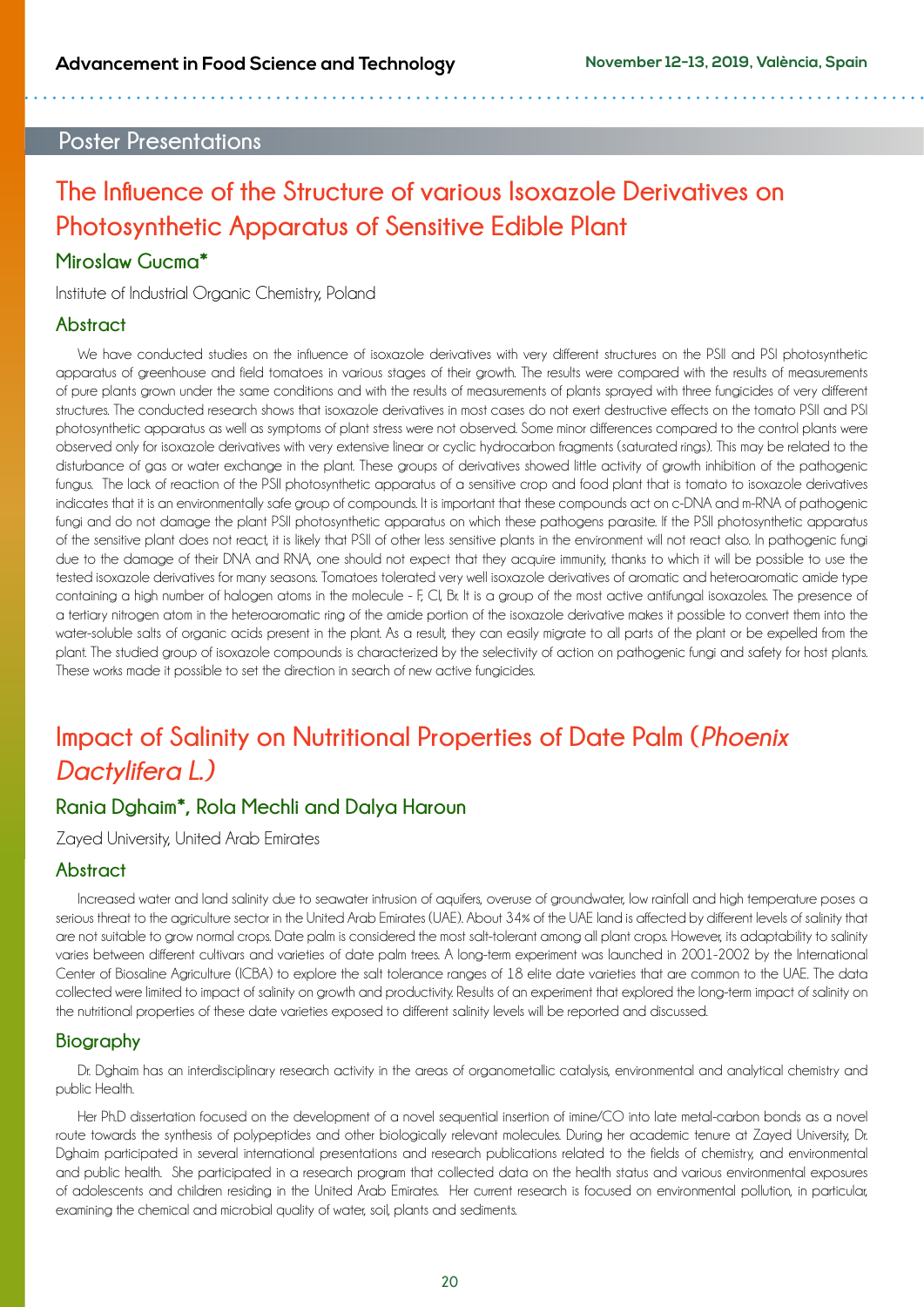## **Compositions and Sensory Characterization of Olive Oils from Central-Western Sicily**

## $L$ uciano Cinquanta<sup>1</sup>, Diego Planeta<sup>1</sup>, Pasquale Marino<sup>2</sup> and Onofrio Corona<sup>1</sup>\*

1 University of Palermo, Italy.

2 Bona Furtuna, Italy

#### **Abstract**

In Sicily, olive has been cultivated since ancient times and its germplasm is characterized by a wide genetic diversity that could be related to its domestication and spread in ancient times, and to some reproductive biological peculiarities as self-incompatibility.

In this research, EVOO of Sicilian heritage such as *Nocellara del Belice, Biancolilla, Biancolilla centinara* and *Passulunara,* was been investigated. The assessment regards main chemical-physical parameters and sensory profiles, based on the olfactory and gustatory characteristics. Samples were obtained from Bona Furtuna farm (Corleone, C-W Sicily), equipped with a continuous two and half phases cold extraction system.

Results showed that the total polyphenols fraction were between 174 and 645 mg/kg: *Nocellara del Belice* EVOO showed higher values: ranging between 523 and 645 mg/kg: *Passulunara* and *Biancolilla* between 313 and 401 mg/kg and *Biancolilla centinara* between 174 and 268 mg/kg. Thus, twenty-one volatile compounds, belonging to the chemical class of acids, alcohols, aldehydes, esters, hydrocarbons, ketones and phenols, were identified and quantified in the Sicilian EVOO. The sensory profiles were very different among the analyzed varieties. *Nocellara del Belice* had a higher content of aldehydes, responsible for the fruity, herbaceous and aromatic notes, showing a greater perception of fresh grass, tomato, almond and artichoke. *Biancolilla centinara EVOO* was characterized by a greater perception of descriptors of herbs, hay, bitter and astringency, compared to the Biancolilla EVOO. These results highlighted how the in-depth knowledge of the varietal characteristic could be important and useful in the production and promotion of typical EVOO in western Sicily, which has a great tradition in this production.

**Keywords:** Virgin olive oil, Phenols, Volatile compounds, Sensorial proprieties

## **nanoTOM a European Project to Exploit Tomato Nanovesicles**

## **R. Bokka<sup>1</sup> \*, A. Ruggiero<sup>1</sup> , S. Raccosta<sup>1</sup> , T. Csizmadia2, I. Fiume1 , A.P. Ramos-Juarez1, C. Stanly1, G. Batelli1, S. Grillo1, M. Manno1 and G. Pocsfalvi<sup>1</sup>**

<sup>1</sup>National Research Council, Italy

2 Eötvös Loránd University, Hungary

### **Abstract**

The interest in mammalian extracellular vesicles (EVs) is rapidly growing due to the important role of EVs in intercellular communication. Recently, it has been demonstratedthat plants also secrete EV-like structures similar to those of mammalian-derived exosomes. nanoTOM is a European project that aims to develop a novel drug delivery system for nutraceuticals based on nano-sized biomembrane-enclosed vesicles isolated from tomato (*Solarium lycopersicum*). We have selected tomato because it important in Mediterranean plant crop with fare aching food industrial prospective. Especially, in this study, we have chosen two tomato variants Red setter and MicroTOM to produce micro (MVs) and nanovesicles (NVs). NVsand MVs were isolated from different plant organs: fruit, root (exudate) and leaf (apoplastic washing fluid) using differential ultracentrifugation and solubilisation method commonly applied in EV-research. Further separation into different vesicle classes were obtained by gradient ultracentrifugation. Transmission electron microscopy (TEM) and dynamic light scattering (DLS) experiments confirmed the vesicle characters of the samples. Concentrations of isolated vesicles were determined by BCA-nanodrop method; SDS-PAGE analysis was performed to obtain protein profiles, and shot-gun proteomics to identify biocargo. The presentation will summarize the results have obtained by nanoTOM in the characterization of different types of vesicles in tomato.

**Keywords:** Extracellular vesicles, Nutraceuticals, Solarium lycopersicum, Drug delivery systems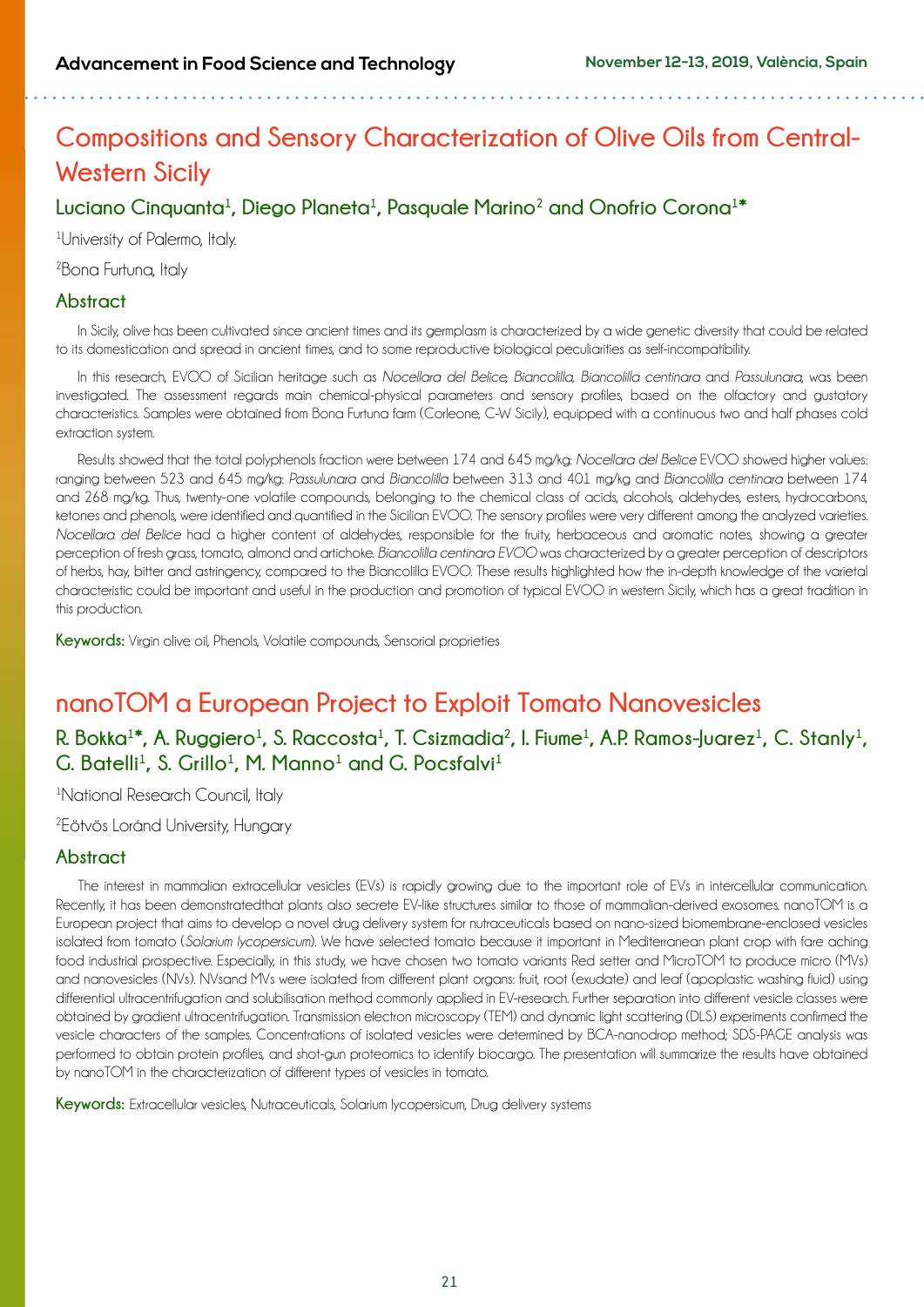## **Natural Sources Derived Nanovesicles in Food Sciences: Unlocking the Potential**

## **C. Stanly\*, G. Antonucci, R. Bokka, A. P. Ramos, I. Fiume, I. Giangrieco, M. A. Ciardiello and G. Pocsfalvi**

National Research Council of Italy (CNR), Italy

### **Abstract**

Cell-derived vesicles are membrane-enclosed organelles found within or outside the plasma membrane. They transport proteins, lipids, nucleic acids and other small molecules such as metabolites.[1] The role of mammalian extracellular vesicles (EVs) in intercellular communication is well documented, and the role of plant-derived vesicles in inter-kingdom communication has also been proposed. Here we present the isolation of nanovesicles from Fragaria ananassa. Strawberry (Fragaria species) is one of the most popular fruit that is consumed in large quantities all around the world for its delicious taste. They have high content of antioxidants, vitamin C and represent a valuable aid in reducing low density lipoproteins like cholesterol. The nanovesicles (NVs) enriched fraction was isolated using differential ultracentrifugation. These were further separated into different vesicle populations based on their densities using sucrose/D2O double cushion ultracentrifugation and differential solubilisation method.[2] The protein contents of vesicles with different densities were quantified by micro BCA and the protein profiles were obtained by SDS-PAGE. The Z-average of the NVs present in the fraction with similar density to mammalian exosomes, was 164.4 nm with standard deviation 42.73 nm as determined by Zetasizer. Protein cargo of the different NV fractions were analyzed by LC- MS/MS-based shotgun proteomics to identify enzymes and other possible players that can account for biological activities.

**Keywords:** Vesicles, Strawberry, Ultracentrifugation, Mass Spectrometry, Proteomics

### **Biography**

Christopher Stanly is a Post-Doctoral Research Fellow at the Institute of Biosciences and BioResources, National Research Council of Italy, Naples, Italy. He is part of VES4US, a project funded by the FET-Open call of the Horizon2020 programme of the European commission. He completed his Ph.D in Nephrology from the Second University of Naples, Italy. He graduated from the University of Madras, Chennai, India, with master's degree in Biotechnology and bachelor's degree in Plant Biology and Plant Biotechnology. He is currently working on developing a new platform for the production of extracellular vesicles from natural resources.

## **Effect of Different Dietary Patterns on Hepatic Inflammatory Cytokines in NAFLD Rats**

## **Cheng Jing1 , Li Feng-lin2 and Jiang Jian-hua1 \***

<sup>1</sup>The First Affiliated Hospital of Anhui Medical University, China

2 Hefei Second People's Hospital, China

### **Abstract**

To test the changes of inflammatory factors IL-1β, IL-18, NLRP3, Caspase-1 of serum and liver of NAFLD rats, in order to investigate the influence of dietary factors on the pathogenesis of NAFLD. 12 normal rats as the control group, and 48 NAFLD model rats which were fed with high-fat diet for 8 weeks and were divided into four groups randomly: high-fat diet group, high-protein diet group, high-carbohydrate diet group and normal diet group. These rats were randomly selected to be killed after feeding for 4 and 8 weeks. The expression level of serum IL-1β, IL-18 was tested by ELISA. The level of IL-1B, IL-18, NLRP3, Caspase-1 mRNA of liver was assayed by qRT-PCR. The method of Western blot was used to detect the protein level of NLRP3 and Caspase-1 of liver. The level of serum inflammatory cytokines IL-18, IL-1β and the transcriptional level of IL-1β, IL-18, NLRP3, Caspase-1 mRNA and the expression of protein of NLRP3, Caspase-1 in high-fat diet group, high-protein diet group and high-carbohydrate diet group were increased. It presented that IL-1β, IL-18, NLRP3, Caspase-1 participated in chronic inflammation in the course of the development of NAFLD. Irrational structure of dietary can aggravate the development of NAFLD, and high-fat, high-protein and high-carbohydrate diet are the risk factors of NAFLD.

### **Biography**

Prof. Jiang Jian-hua graduated from Anhui Medical University, is currently Director of Clinical Nutrition, the First Affiliated Hospital of Anhui Medical University, the famous clinical nutrition specialist. Long been engaged in metabolic disease research, she presided over a number of research projects and published dozens of papers.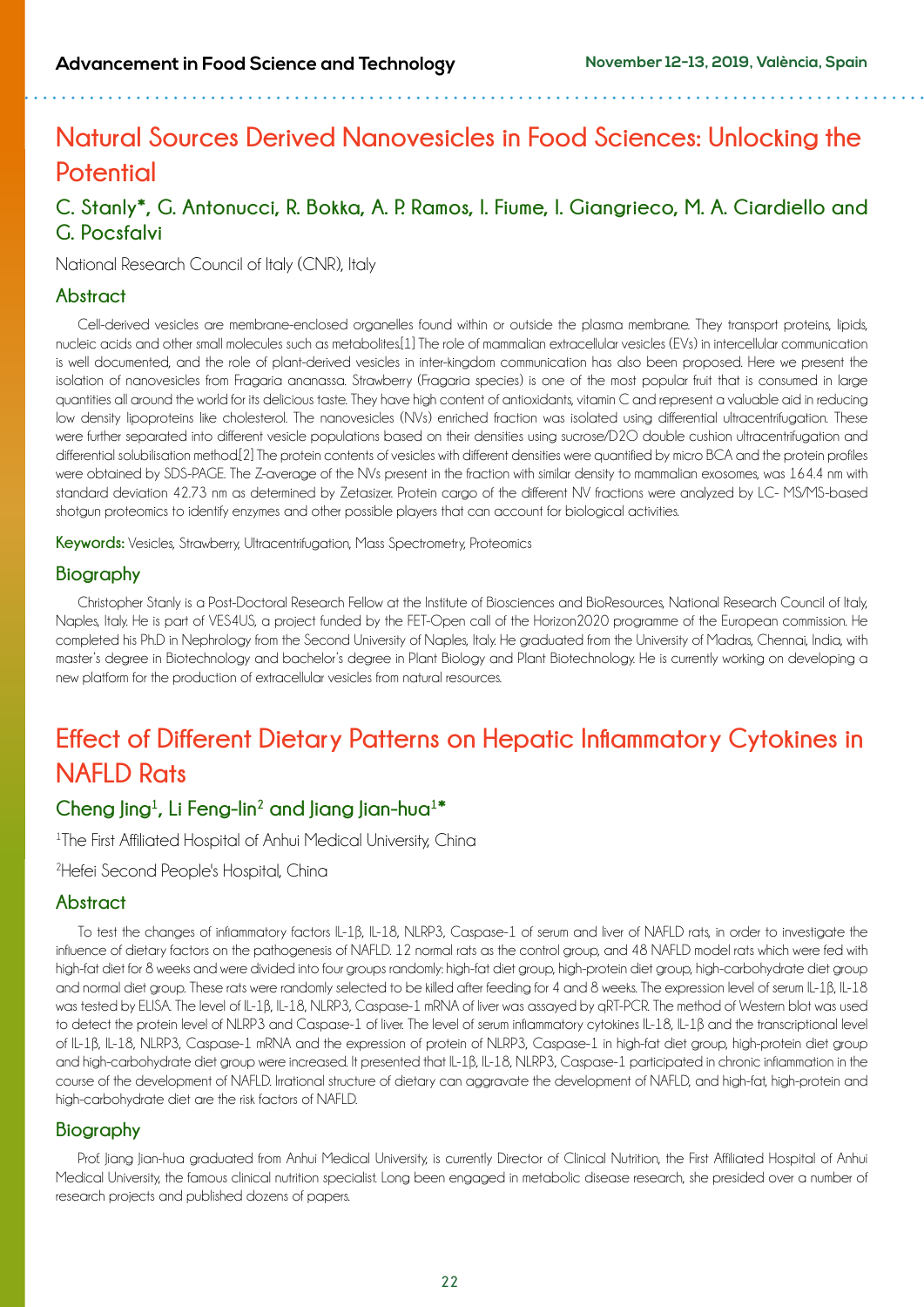# **Electrochemical Analysis of Caffeine**

## **Zehra Yazan\* and Alper Fitoz**

Ankara University, Turkey

### **Abstract**

Caffeine is an alkaloid and found in commercial food and pharmaceutical products. Although caffeine is widely used in pharmaceutical and food preparations, it shows toxic effect at higher concentration and causes cardiovascular disease, depression and hyperactivity [1,2]. For this reason, the development of new methods for the analysis of caffeine is very important task in terms of food industry and human healthy. In this study, electrochemical methods were developed for the quantitation of caffeine in different commercial food products. Adsorptive stripping square wave voltammetry (AdsSWV) and differential plus voltammetry (AdsDPV) are based on the oxidation of caffeine on the disposable modified pencil graphite electrode. Some main electrochemical parameters such as supporting electrolytes, accumulation potential, accumulation time and pH were tested to find the optimal voltammetric conditions. Under the optimal experimental conditions, the AdsSWV and AdsDPV methods were validated by analyzing the independent test samples.

### **Biography**

Zehra Yazan is a professor doctor at Ankara University, Faculty of Science, Department of Chemistry, Ankara, Turkey. She got her BS degree from Ankara University, Department of Chemistry, Ankara, Turkey. She received her MSc and Ph.D degrees from Ankara University, Analytical chemistry in 1993 and 1998, respectively. She was visiting Prof. Lo Gorton at the department of Chemistry in Lund University via EU educational programmes Office in 2009. Her research interests include electrochemistry, electrochemical sensors, the construction of electrochemical sensors and their pharmaceutical and food application.

## **Aromatic Herbs: Uses and Health Benefits**

## **Sónia Fialho\* , Ana Tavares, Beatriz Norte, João Lé and Nádia Martins**

Polytechnic Institute of Coimbra, ESTeSC – Coimbra Health School, Portugal

### **Abstract**

**Background**: Now-a-days, the use of aromatic herbs (AH) is increasing at a high pace in Europe, which can be explained due to the growing preoccupation with health and well-being. The AH are plants usually of small dimensions that present several proprieties and uses in the Portuguese cuisine. They are often characterized by their specific smell which provides a different aroma to the dishes, enhancing their flavour and colour.

**Aim**: To specify the several benefits of the use of AH in the confection of daily meals.

Methods: It was conducted a review process, recurring to scientific databases using the terms: "gromatic herbs", "bioactive compounds". "benefits", "confection" and "nutrition values".

**Results**: AH are mainly constituted by proteins, fibre, sugars, essential oils, and minerals. Besides those components they also have high concentrations of bioactive compounds such as phenolic acids, flavonoids, sterols and cumarins. Another benefit is the reduction of the amount of salt added to the dishes. However when we focus on the proprieties of the AH the literature showed that they are influenced by many aspects, such as: physical processes (chopping, drying or grinding) and cuisine technics associated to their confection.

**Conclusion**: The use of AH can have a strongly positive influence on the reduction of salt consumption in our diet and also add beneficial properties to it.

Keywords: Aromatic herbs, bioactive compounds, benefits, confection and nutrition values.

### **Biography**

Sónia Fialho graduated in Dietetics at the Escola Superior de Tecnologia da Saúde de Lisboa in 2000. She developed her professional career specially in the area of Food Safety in a catering company. Currently, collaborates as a professor of Dietetics and Nutrition Degree in Coimbra Health School.